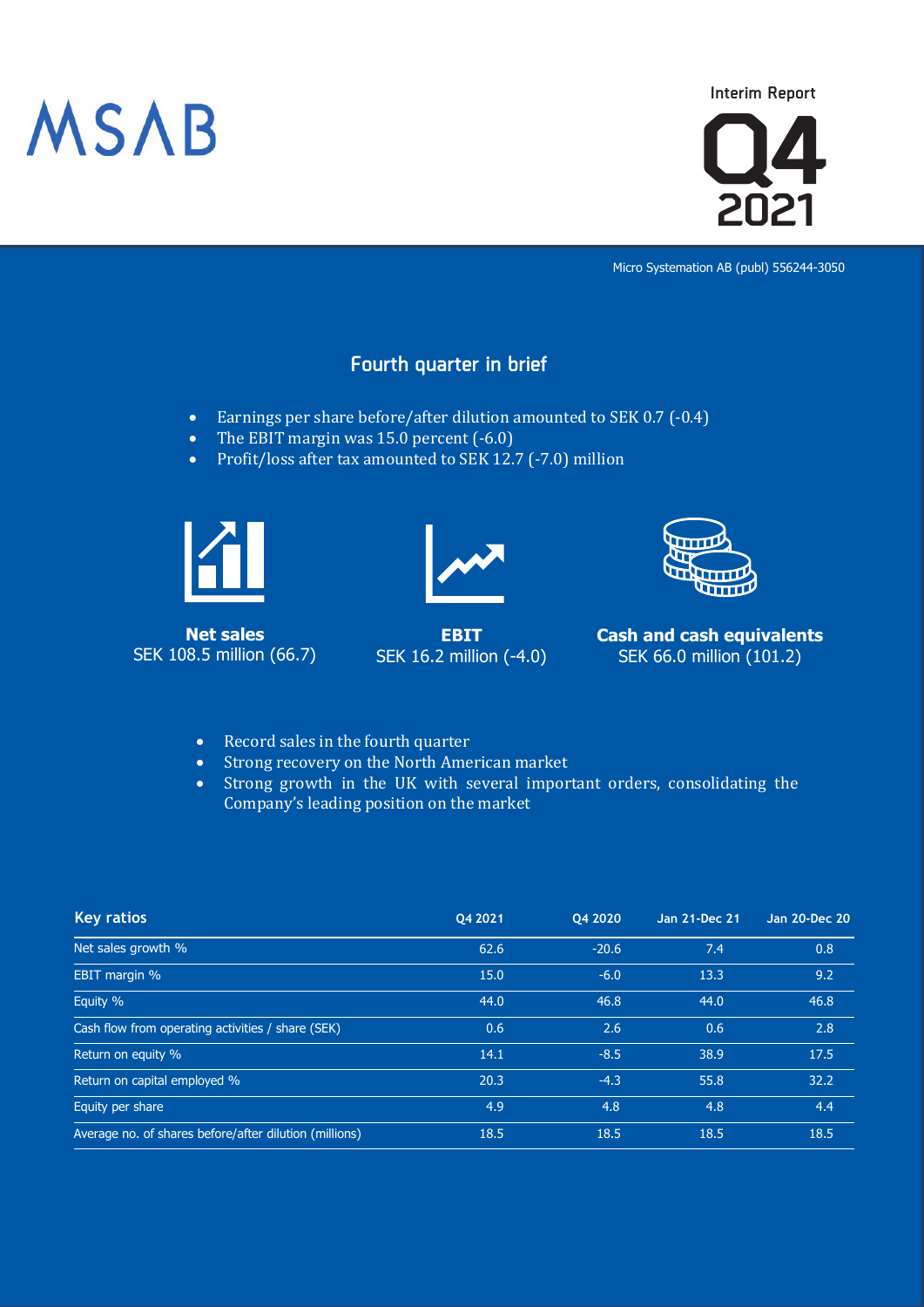**Interim-Report**



## **Comments from the CEO**



Delivery activity in the fourth quarter was very high and sales in the quarter amounted to SEK 108.5 million, which corresponds to an increase of 63 percent compared with the same period last year. Sales in the quarter were also the highest in MSAB's history. EBIT for the quarter was SEK 16.2 million, which shows the strength of our business model. Sales for the full year were also the highest in MSAB's history and amounted to SEK 333 million. EBIT for the full year was SEK 44 million, an increase of 55 percent compared with the same period last year. The fact that sales were at a record high during the fourth quarter is a direct consequence of the long-term work we continuously do to constantly increase the value of our solutions for our customers.

We manage earnings and sales in an environment where component shortages, uncertain delivery times and increased costs for both components and freight have become the new normal. MSAB continues to be one of the

leading companies with a wide range of solutions that we offer for different customers and areas of use.

Thanks to the strong end of the year, the new year will start with a strong cash flow. My view is that MSAB is stronger than ever, and we're prepared for 2022 to be a successful year.

I am pleased that almost two years after the pandemic hit the world, MSAB is in a very solid financial shape and continues to be one of the leading players in the industry.

The importance of mobile forensic products and services for law enforcement agencies continues to be high, and the requirements to ensure a secure chain of custody of digital data and products, are increasing. Mobile phones are almost always used as evidence in criminal investigations and increasingly require that the tools used to gain access to this potentially crucial evidence be provided in a fast, efficient and, above all, legally secure manner.

MSAB places great weight to human rights and is a leading party in some of the most important initiatives where the goal is to create international standards for these products and services that protects the personal integrity of individuals, and that human rights, as they relate to the individual's right to privacy, are respected. One of these projects is ForMobile. An EU initiative aimed at "creating a mobile forensic evidence chain from start to finish, with the aim of making the EU safer, while respecting fundamental human rights". The fact that MSAB is part of this standardization work within the EU is a direct consequence of the fact that we have been a market leader for a long time when it comes to providing a platform that protects not only the reliability of evidence, but also individual integrity. MSAB's key role in this important project is proof of our reputation and the high demands on integrity and social responsibility we place on ourselves and the solutions we provide.

I look forward to yet another successful year for MSAB in 2022.

Joel Bollö, CEO Stockholm, January 2022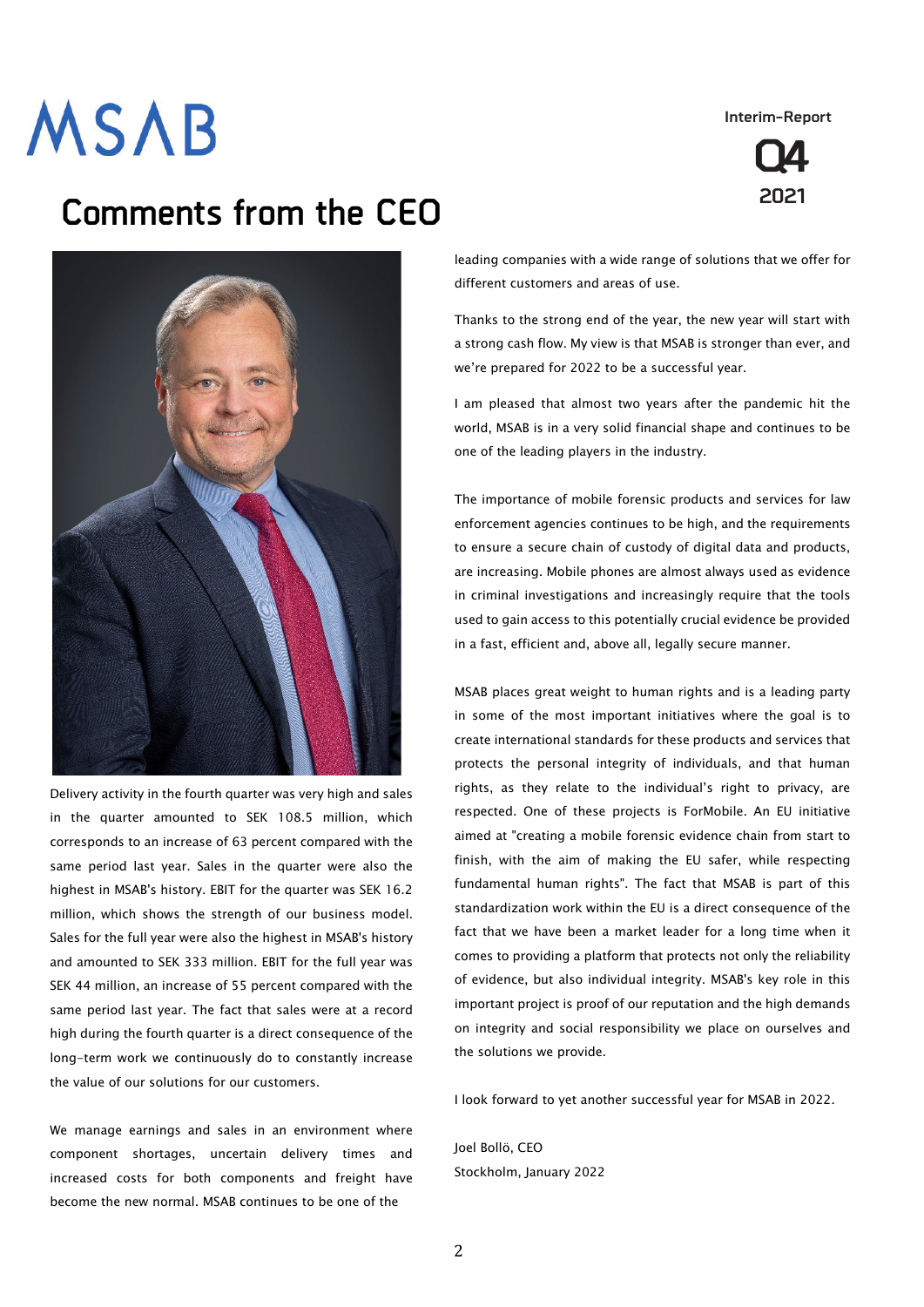

## **Record sales for the quarter and the year**

Comparative figures for profit/loss items refer to the previous year's corresponding period.

## **Consolidated income statement**

|                                                                                               |         | $Oct - Dec$ |          | Full year |
|-----------------------------------------------------------------------------------------------|---------|-------------|----------|-----------|
| MSEK                                                                                          | 2021    | 2020        | 2021     | 2020      |
| Net sales                                                                                     | 108.5   | 66.7        | 333.0    | 310.1     |
| Cost of goods sold                                                                            | $-23.3$ | $-7.4$      | $-40.9$  | $-28.1$   |
| Other external costs                                                                          | $-15.2$ | $-11.7$     | $-51.3$  | $-49.7$   |
| Personnel costs                                                                               | $-50.3$ | $-48.5$     | $-184.1$ | $-191.3$  |
| Depreciation of fixed assets                                                                  | $-3.5$  | $-3.2$      | $-12.4$  | $-12.3$   |
| Total operating cost                                                                          | $-92.2$ | $-70.7$     | $-288.6$ | $-281.4$  |
| <b>Operating profit - EBIT</b>                                                                | 16.2    | $-4.0$      | 44.3     | 28.6      |
| Financial income                                                                              | 1.9     | 0.4         | 5.7      | 3.5       |
| Financial expenses                                                                            | $-2.0$  | $-4.8$      | $-5.8$   | $-9.8$    |
| Profit/loss before tax                                                                        | 16.1    | $-8.3$      | 44.2     | 22.3      |
| Tax                                                                                           | $-3.4$  | 1.3         | $-9.4$   | $-6.1$    |
| Net profit/loss after tax                                                                     | 12.7    | $-7.0$      | 34.8     | 16.3      |
| Comprehensive income for the period attributable to<br>the shareholders of the parent company | 12.7    | $-7.0$      | 34.8     | 16.3      |
|                                                                                               |         |             |          |           |
| Earnings per share, basic, SEK                                                                | 0.69    | $-0.38$     | 1.89     | 0.88      |
| Earnings per share, diluted, SEK                                                              | 0.69    | $-0.38$     | 1.89     | 0.88      |

## **Statement of comprehensive income**

|                                                                                               | $Oct - Dec$ |        | Full year |        |
|-----------------------------------------------------------------------------------------------|-------------|--------|-----------|--------|
| <b>MSEK</b>                                                                                   | 2021        | 2020   | 2021      | 2020   |
| Net profit/loss after tax                                                                     | 12.7        | $-7.0$ | 34.8      | 16.3   |
| Currency translation differences                                                              | 1.0         | $-2.4$ | 4.6       | $-4.1$ |
| Total comprehensive income                                                                    | 13.6        | $-9.4$ | 39.4      | 12.2   |
| Comprehensive income for the period attributable to<br>the shareholders of the parent company | 13.6        | $-9.4$ | 39.4      | 12.2   |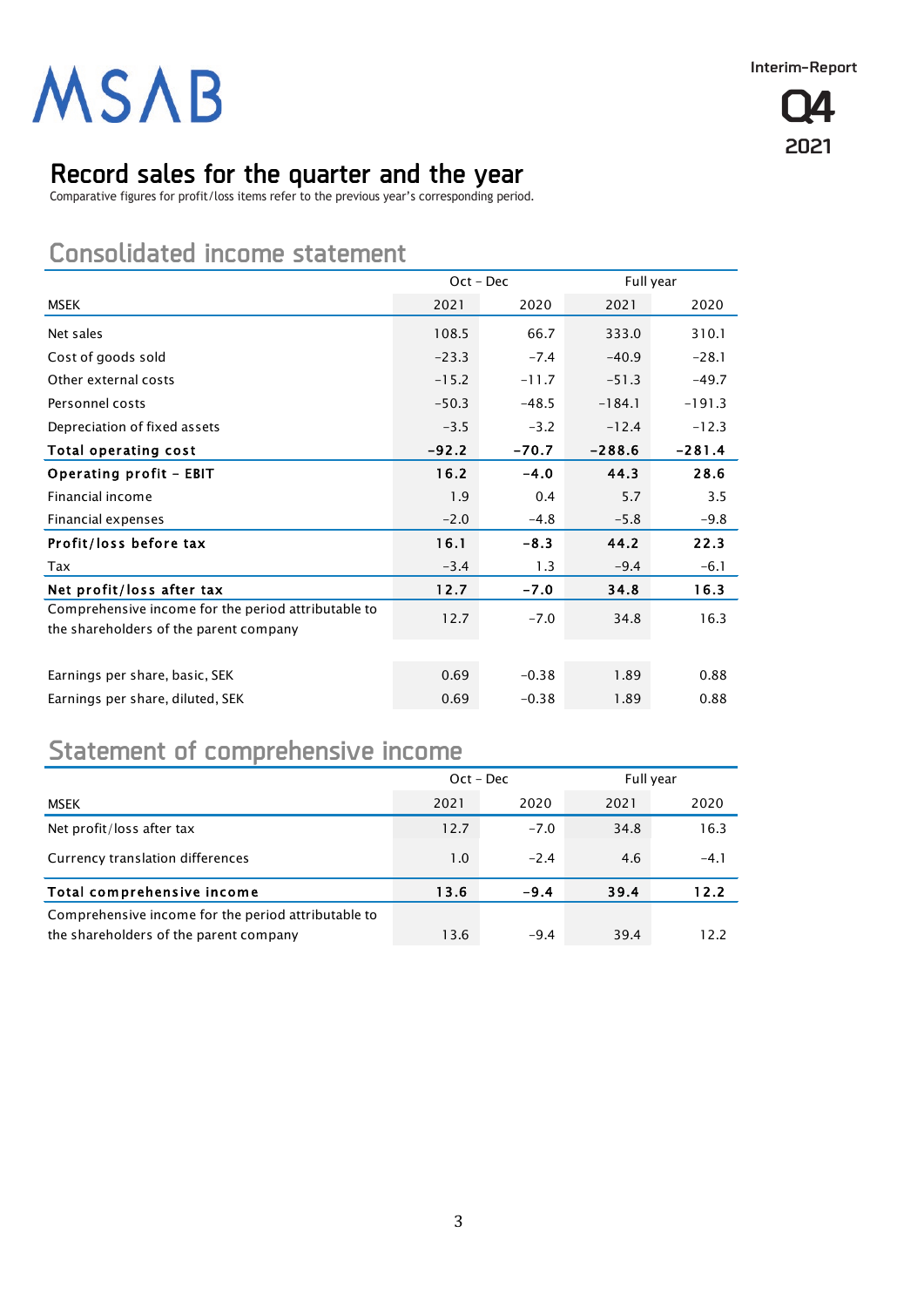

## **Revenue Allocation**

| MSEK Jan-Dec 2021                     | Asia | <b>EMEA &amp; Latin America</b> | North America | Total |
|---------------------------------------|------|---------------------------------|---------------|-------|
| Product sales                         | 34.3 | 157.5                           | 109.6         | 301.4 |
| Training & other services             | 1.8  | 25.3                            | 4.4           | 31.5  |
| Total                                 | 36.1 | 182.8                           | 114.0         | 333.0 |
|                                       |      |                                 |               |       |
| Recognized at a certain point in time | 30.3 | 156.8                           | 99.9          | 287.0 |
| Recognized over time                  | 5.8  | 26.0                            | 14.1          | 45.9  |
| Total                                 | 36.1 | 182.8                           | 114.0         | 333.0 |
| MSEK Jan-Dec 2020                     | Asia | <b>EMEA &amp; Latin America</b> | North America | Total |
| Product sales                         |      |                                 |               | 272.5 |
|                                       | 40.4 | 138.5                           | 93.6          |       |
| Training & other services             | 5.4  | 25.4                            | 6.8           | 37.5  |
| Total                                 | 45.8 | 163.9                           | 100.4         | 310.1 |
| Recognized at a certain point in time | 40.1 | 141.9                           | 82.7          | 264.8 |
| Recognized over time                  | 5.7  | 21.9                            | 17.6          | 45.3  |
| Total                                 | 45.8 | 163.9                           | 100.4         | 310.1 |

## **Revenue Allocation**

| MSEK Oct-Dec 2021                     | Asia | <b>EMEA &amp; Latin America</b> | North America | Total |
|---------------------------------------|------|---------------------------------|---------------|-------|
|                                       |      |                                 |               |       |
| Product sales                         | 8.1  | 57.3                            | 36.2          | 101.5 |
| Training & other services             | 0.5  | 5.2                             | 1.3           | 6.9   |
| Total                                 | 8.5  | 62.4                            | 37.6          | 108.5 |
|                                       |      |                                 |               |       |
| Recognized at a certain point in time | 7.1  | 56.0                            | 33.9          | 97.0  |
| Recognized over time                  | 1.4  | 6.4                             | 3.6           | 11.5  |
| Total                                 | 8.5  | 62.4                            | 37.6          | 108.5 |
| MSEK Oct-Dec 2020                     | Asia | <b>EMEA &amp; Latin America</b> | North America | Total |
| Product sales                         | 6.3  | 37.0                            | 15.3          | 58.6  |
| Training & other services             | 1.9  | 5.5                             | 0.6           | 8.1   |
| Total                                 | 8.2  | 42.5                            | 15.9          | 66.7  |
|                                       |      |                                 |               |       |
| Recognized at a certain point in time | 6.8  | 38.8                            | 11.8          | 57.3  |
| Recognized over time                  | 1.5  | 3.7                             | 4.2           | 9.4   |
| <b>Total</b>                          | 8.2  | 42.5                            | 15.9          | 66.7  |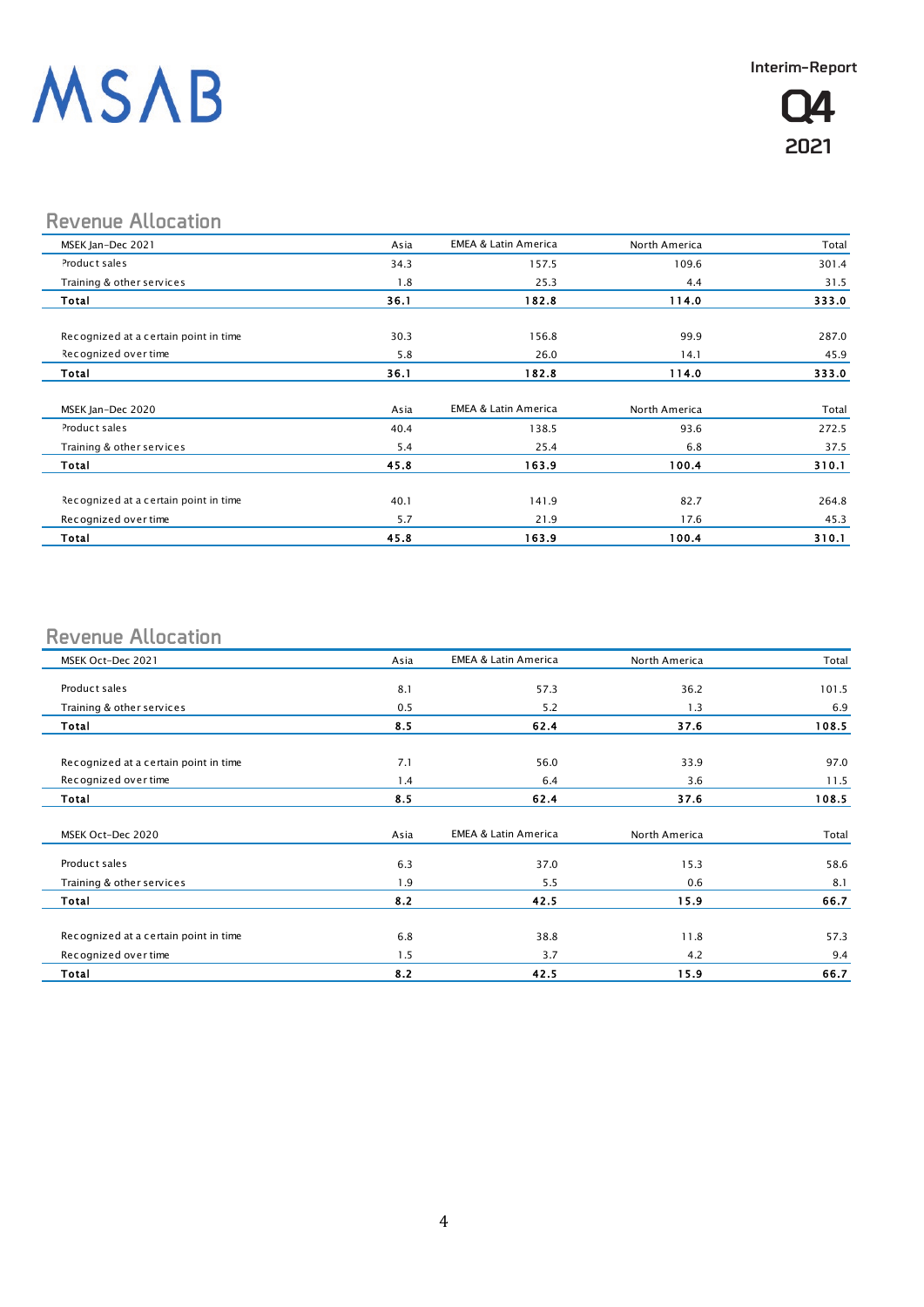# **ISAB**

### **Net sales**

Fourth quarter consolidated net sales increased 62.6 percent to SEK 108.5 (66.7) million, and by 7.4 percent, or SEK 333.0 (310.1) million for the year. In local currencies, net sales increased 59.9 percent for the quarter and 11.3 percent for the year. For comments on the income trend, see Market **Comments**, pages 12-14, along with the associated graphs.

### **Expenses**

Third quarter expenses for goods for resale amounted to SEK 23.3 (7.4) million and SEK 40.9 (28.1) million for the year. Expenses for goods for resale depend on the product mix sold.

During the fourth quarter, many orders were received that included large quantities of hardware. The large volumes of hardware in the form of computers, kiosks, etc., has meant that the gross margin decreased to 79 (89) percent in the fourth quarter. Gross margin for the year was 88 (91) percent. Historically, the gross margin has been around 90 percent year over year and is expected to remain around the same level in the future. If demand, wishes and, above all, the confidence shown by customers in MSAB as a total supplier of not only software but also hardware, increase, the gross margin may be marginally lower in the future. At the same time, sales will increase as a result of this and create an increased presence among customers.

The extended delivery times for hardware components experienced during the third quarter relating to the component shortage prevailing internationally did not impact the Company significantly during the fourth quarter.



**Interim-Report**



Other external expenses for the quarter, including depreciation, amounted to SEK 18.6 (14.9) million. That other external expenses increased in relation to the comparative period last year must be viewed in conjunction with previous years where these costs were around SEK 18-19 million. During the fourth quarter 2020, there was basically no travel or attendance at exhibitions due to the ongoing pandemic. In previous 2021 quarterly reports, it has been communicated that the cost base moving forward is expected to increase as global restrictions relating to travel are lifted, and we slowly return to "normal". During the fourth quarter, the Company was able to participate in several planned exhibitions and customer activities around the world, which resulted in a normalization of other external expenses relative to the previous year.

Increased travel and an opening of society is something the company welcomes as it means more opportunities to meet both existing and prospective customers physically, which in many situations is crucial in an industry based on trust and integrity to build relationships and ultimately win business.

For the full year January – December, other external costs including depreciation amounted to SEK 63.7 (62.0) million.

Personnel expenses for the quarter amounted to SEK 50.3 (48.5) million, an increase of 3.7 percent compared to last year. The fact that personnel costs increased in the quarter at the same time as the number of employees decreased by 4.6 percent compared with the previous year is mainly due to an increase in salary costs, as the strong result for the quarter and the full year resulted in larger provisions for variable remuneration. Wage levels have also increased in general compared with the previous year. At the end of 2020, a reorganization was carried out to review and streamline the organization, which is the main reason for the lower personnel costs for the full year, where these amounted to SEK 184.1 million (191.3).

The Company's intention going forward is to continue recruiting new employees, primarily within development and sales, to meet the increasing demand for the Company's products and services.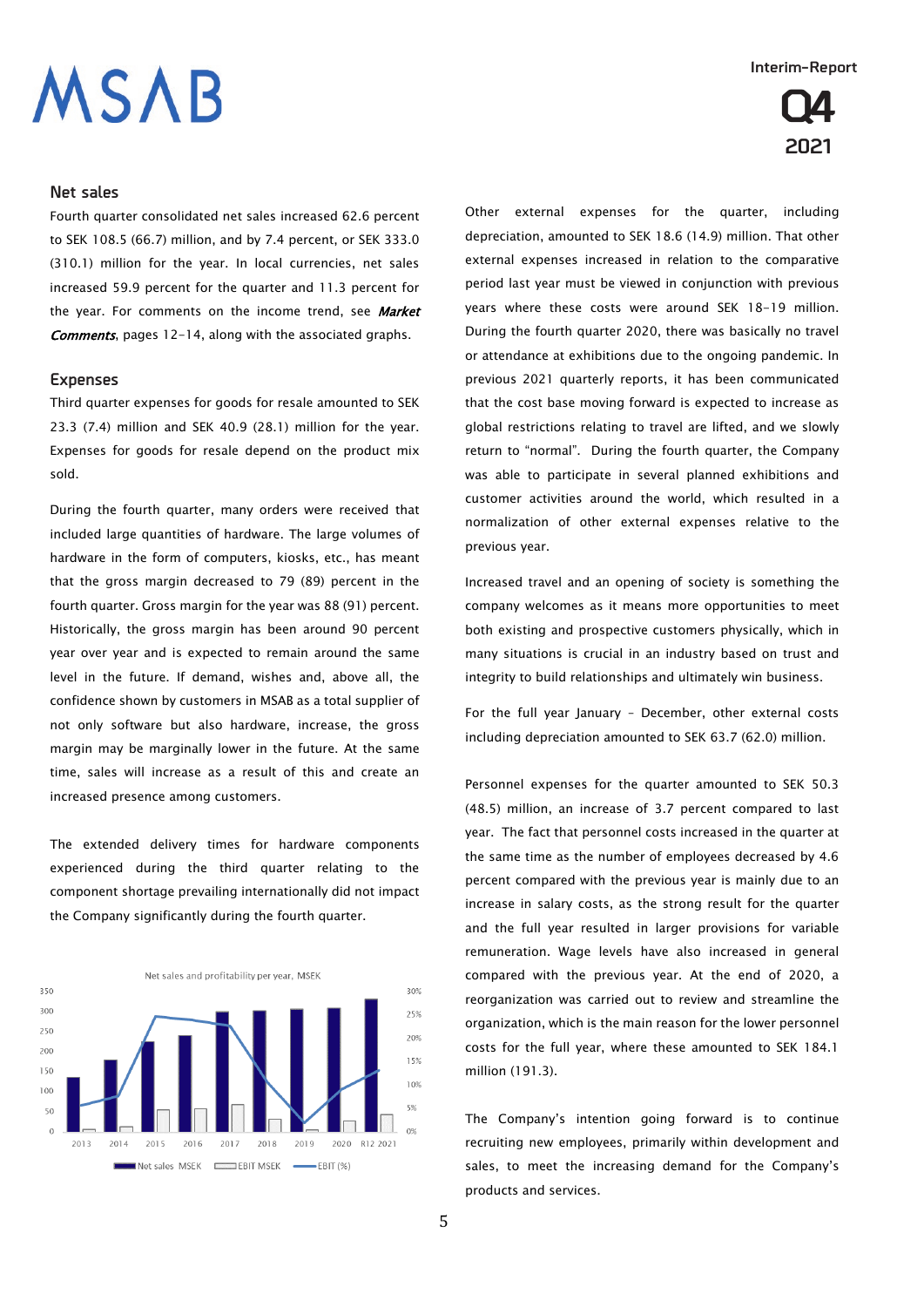# **ISAB**

#### **Interim-Report**



### **Profit/Loss**

EBIT for the quarter amounted to SEK 16.2 (-4.0) million, which corresponds to an EBIT margin of 15.0 (-6.0) percent. For the period January – December, EBIT was SEK 44.3 (28.6) million. EBIT for the fourth quarter and for the period exceeded the previous year, due to the increase in sales for the quarter and the whole year. The fourth quarter 2020 was weak in comparison with previous years, largely because of lower sales in the North American market due to Covid-19 and political uncertainties. A strong third quarter 2021 in this market has been followed by a very strong fourth quarter, a major contributing factor behind growth in sales. Additionally, there has been growth on a broad front within several of the Company's key markets, where the UK consolidated its position as the second largest market after the USA, thanks to a year with record sales.

Net financial income/expense amounted to SEK -0.1 (-4.3) million for the quarter and SEK -0.1 (-6.3) million for the year. Net financial income/expense is comprised primarily of revaluation of cash and cash equivalents in foreign currencies.

A change in SEK against USD and EUR in particular has a positive effect on the company if the Swedish krona depreciates as most revenues are in foreign currency but are consolidated and reported in Swedish kronor at the same time as most costs are in SEK. If the krona appreciates it has the opposite effect.

Profit/loss after tax amounted to SEK 12.7 (-7.0) million for the quarter and SEK 34.8 (16.3) million for the period.

### **Fluctuations in sales and profit**

Consolidated sales and profit both tend to fluctuate between quarters, primarily due to our customers' purchasing patterns and single, larger orders. This is illustrated in the diagram in this report, where the substantial variation between quarters is clearly visible for sales and profit. Viewed over longer periods, the trend is more even and stable for sales as well as for profit.

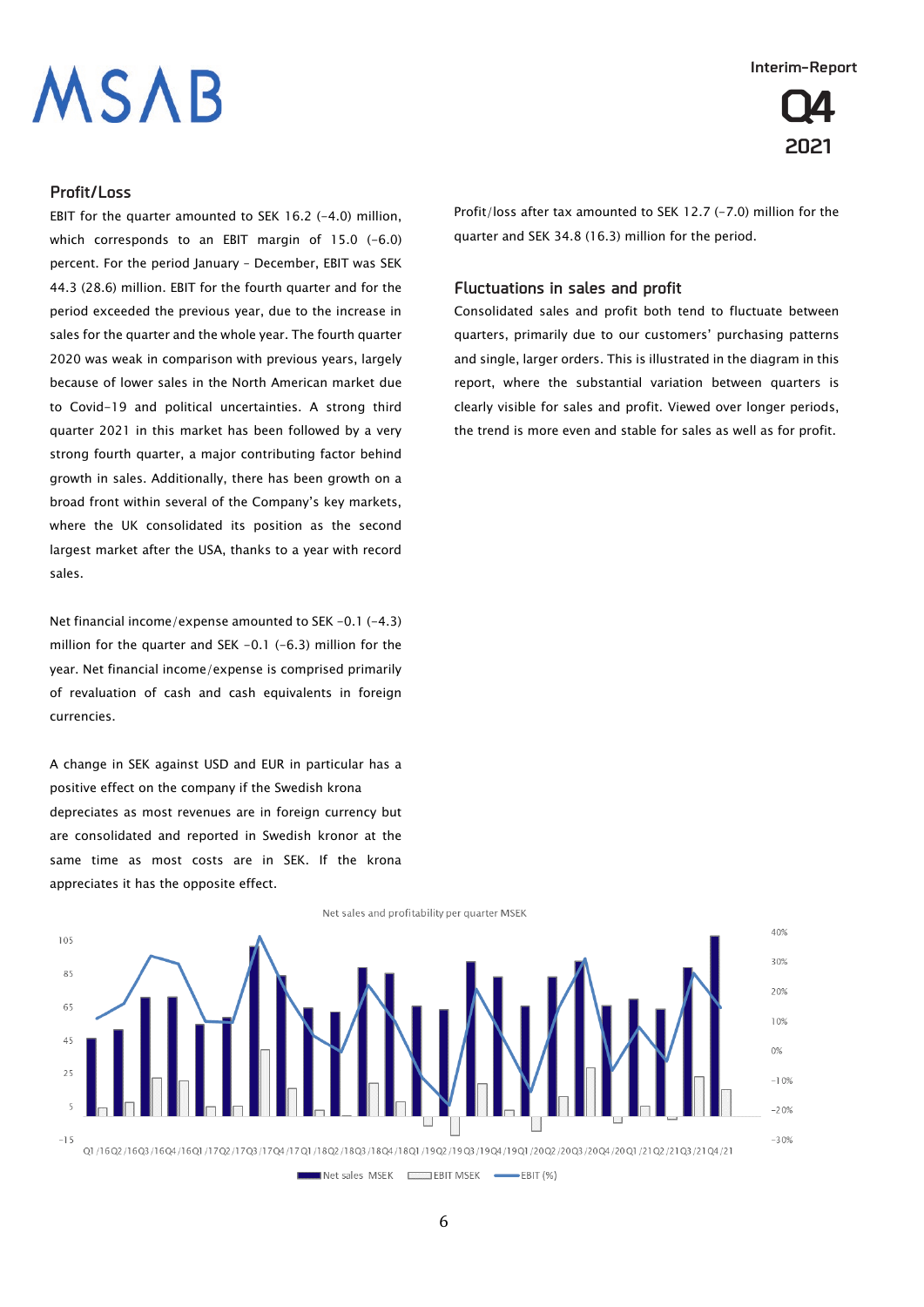

## **Financial position**

Comparative values for balance sheet items refer to December 31, 2020.

## **Consolidated balance sheet in summary**

|                                                                    | $Dec-31$ |       |  |
|--------------------------------------------------------------------|----------|-------|--|
| <b>MSEK</b>                                                        | 2021     | 2020  |  |
| <b>ASSETS</b>                                                      |          |       |  |
| Intangible assets                                                  | 0.0      | 0.0   |  |
| Tangible assets                                                    | 1.5      | 2.2   |  |
| Assets with right to use                                           | 12.3     | 20.8  |  |
| Deferred tax asset                                                 | 0.0      | 0.0   |  |
| Total non-current assets                                           | 13.8     | 23.0  |  |
|                                                                    |          |       |  |
| Inventories                                                        | 7.8      | 8.1   |  |
| Accounts receivable - trade                                        | 103.7    | 46.1  |  |
| Current tax asset                                                  | 3.2      | 0.5   |  |
| Other current assets                                               | 4.6      | 1.8   |  |
| Prepayments and accrued income                                     | 7.5      | 8.0   |  |
| Cash and cash equivalents                                          | 66.0     | 101.2 |  |
| <b>Total current assets</b>                                        | 192.7    | 165.7 |  |
| <b>TOTAL ASSETS</b>                                                | 206.5    | 188.7 |  |
|                                                                    |          |       |  |
| <b>EQUITY AND LIABILITIES</b>                                      |          |       |  |
| Equity                                                             | 90.8     | 88.3  |  |
|                                                                    |          |       |  |
| Long term leasing liabilities related to assets with right to use  | 1.2      | 7.2   |  |
|                                                                    |          |       |  |
| Accounts payable - trade                                           | 11.0     | 6.0   |  |
| Current tax liability                                              | 9.9      | 1.1   |  |
| Short term leasing liabilities related to assets with right to use | 8.8      | 12.1  |  |
| Other current liabilities                                          | 12.0     | 7.7   |  |
| Accrued expenses and prepaid income                                | 72.9     | 66.3  |  |
| <b>Total current liabilities</b>                                   | 114.6    | 93.2  |  |
| TOTAL EQUITY AND LIABILITIES                                       | 206.5    | 188.7 |  |

## **Change in equity**

|                                           | $Dec-31$ |      |  |
|-------------------------------------------|----------|------|--|
| MSEK                                      | 2021     | 2020 |  |
| Opening balance                           | 88.3     | 76.1 |  |
| Total comprehensive income for the period | 39.4     | 12.2 |  |
| Dividend                                  | $-36.9$  |      |  |
| Equity at the end of the period           | 90.8     | 88.3 |  |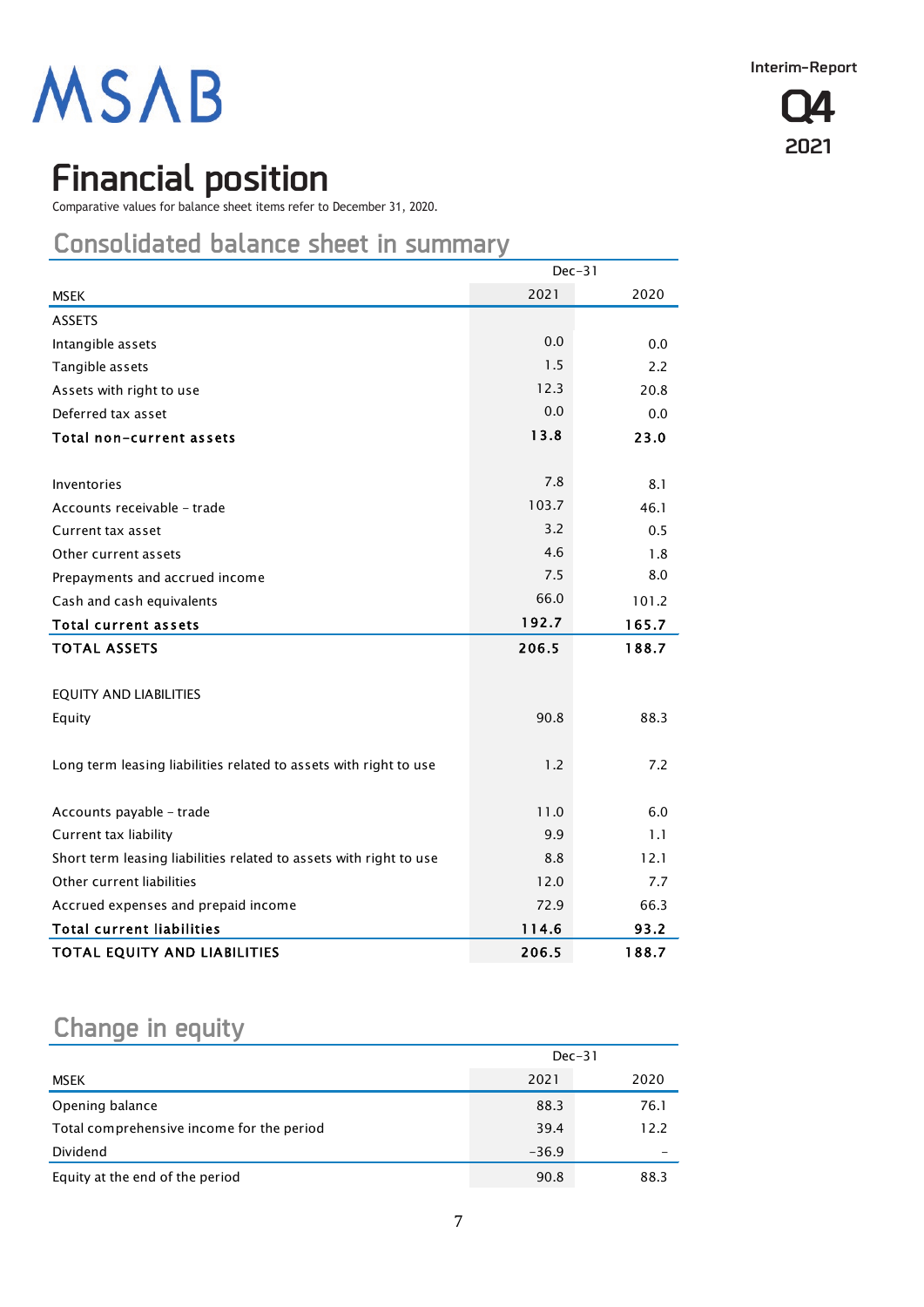## **Cash flow statement in summary**

|                                                                                     |         | Oct-Dec |         | Full year |  |
|-------------------------------------------------------------------------------------|---------|---------|---------|-----------|--|
| <b>MSEK</b>                                                                         | 2021    | 2020    | 2021    | 2020      |  |
| Profit/loss before tax adjusted for non-cash items,<br>deducted for income tax paid | 22.8    | 3.2     | 59.8    | 33.1      |  |
| Working capital changes                                                             | $-12.3$ | 43.9    | $-49.6$ | 19.0      |  |
| Cash flow from operating activities                                                 | 10.5    | 47.2    | 10.2    | 52.0      |  |
| Investments in fixed assets                                                         | $-0.3$  | $-0.1$  | $-0.2$  | $-0.6$    |  |
| Cash flow from investing activities                                                 | $-0.3$  | $-0.1$  | $-0.2$  | $-0.6$    |  |
| Dividend paid to shareholders                                                       |         |         | $-36.9$ |           |  |
| Amortization of leasing liability                                                   | $-6.0$  | $-2.9$  | $-11.5$ | $-10.6$   |  |
| Cash flow from financing activities                                                 | $-6.0$  | $-2.9$  | $-48.4$ | $-10.6$   |  |
| Cash flow for the period                                                            | 4.2     | 44.2    | $-38.3$ | 40.8      |  |
| Cash at the beginning of the period                                                 | 61.3    | 59.0    | 101.2   | 63.9      |  |
| Exchange rate difference in cash                                                    | 0.4     | $-2.0$  | 3.0     | $-3.5$    |  |
| Cash at the end of the period                                                       | 66.0    | 101.2   | 66.0    | 101.2     |  |

## **Cash flow**

Cash flow from operating activities for the quarter amounted to SEK 10.5 (47.2) million.

Cash flow from operating activities for the period amounted to SEK 10.2 (52.0) million. Cash flow for the full year is partially attributable to the dividend decided by the Annual General Meeting on May 11 of SEK 36.9 (0) million, and that a large part of sales for the fourth quarter took place in December, which is shown by accounts receivable at the end of the year amounted to SEK 103.7 (46.1) million.

The Company has a solid financial position without any interest-bearing debts or liabilities.

On 31 December, 2021 cash and cash equivalent amounted to SEK 66.0 (101.2) million. In addition to cash and cash equivalents, there was as of 31 December, 2021 an unutilized bank overdraft of SEK 10 million.

## **The Parent Company**

The Parent Company's net sales for the period January – December amounted to SEK 262.1 (230.4) million. EBIT for the period was SEK 37.4 (20.9) million. Investments for the period amounted to SEK 0.0 (0.5) million. The number of employees at the Parent Company at the end of the period was 142 (151).

Risks and uncertainty factors are the same for the Parent Company as for the Group. The Parent Company's net sales and EBIT essentially follow the Group's earnings trend. Hence comments about the consolidated profit/loss trend apply to the Parent Company as well.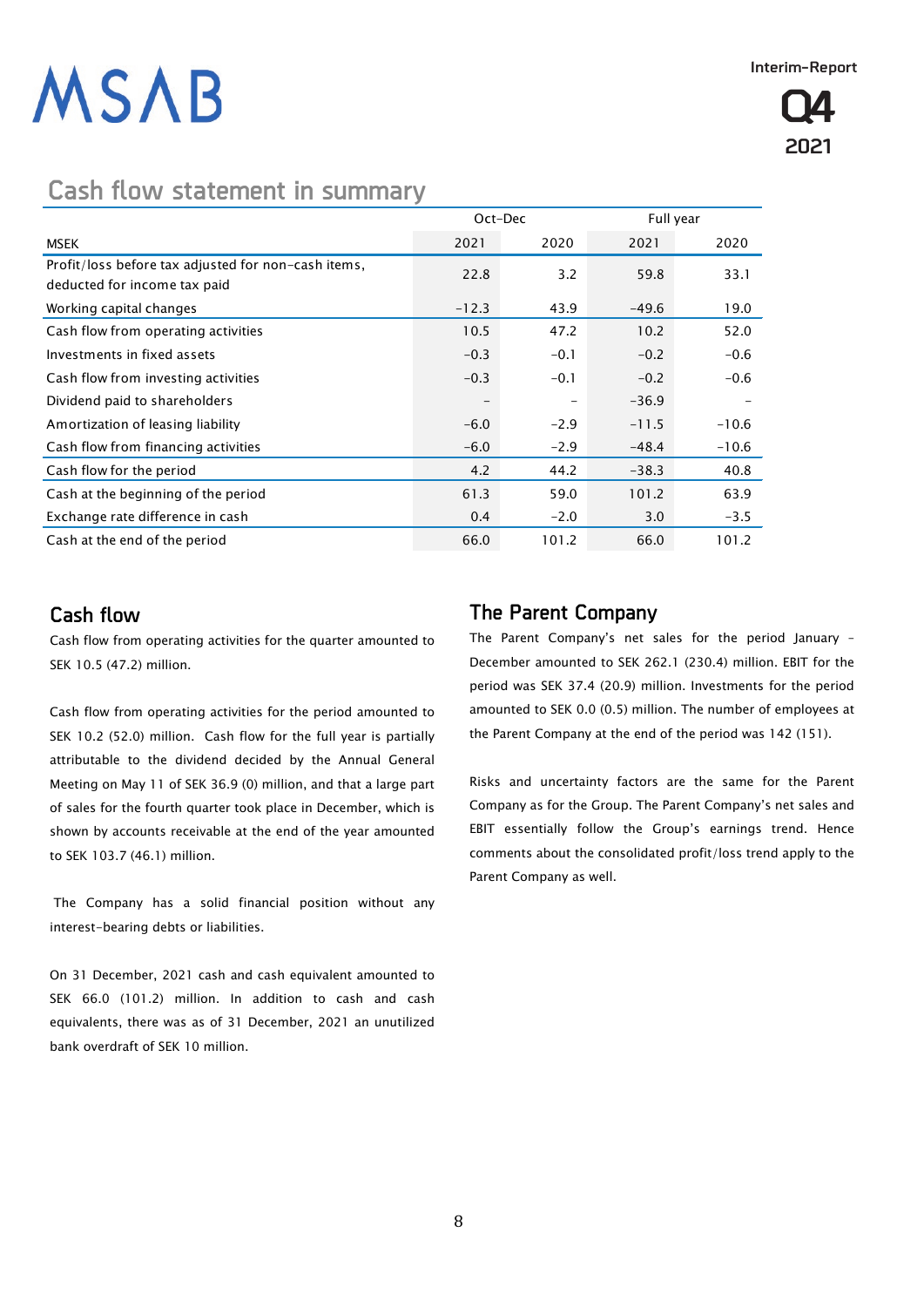**Q4 2021**

## **Parent company income statement in summary**

|                              | $Oct - Dec$ |         | Jan-Dec  |          |
|------------------------------|-------------|---------|----------|----------|
| MSEK                         | 2021        | 2020    | 2021     | 2020     |
| Net sales                    | 90.3        | 50.1    | 262.1    | 230.4    |
| Cost of goods sold           | $-23.3$     | $-7.4$  | $-40.2$  | $-28.1$  |
| Other external costs         | $-11.6$     | $-7.9$  | $-36.0$  | $-33.1$  |
| Personnell costs             | $-38.1$     | $-36.7$ | $-137.0$ | $-137.2$ |
| Depreciation of fixed assets | $-2.9$      | $-2.8$  | $-11.5$  | $-11.1$  |
| Total operating cost         | $-75.8$     | $-54.8$ | $-224.7$ | $-209.5$ |
| Operating profit - EBIT      | 14.5        | $-4.7$  | 37.4     | 20.9     |
| Net financial items          | 0.1         | 1.3     | 0.2      | $-0.7$   |
| Profit/loss before tax       | 14.6        | $-3.5$  | 37.6     | 20.2     |
| Tax                          | $-7.9$      | $-3.2$  | $-7.9$   | $-3.2$   |
| Net profit/loss after tax    | 6.8         | $-6.7$  | 29.7     | 17.0     |

## **Statement of comprehensive income**

|                            | $Oct - Dec$ |        | Jan-Dec |      |
|----------------------------|-------------|--------|---------|------|
| <b>MSEK</b>                | 2021        | 2020   | 2021    | 2020 |
| Net profit/loss after tax  | 6.8         | $-6.7$ | 29.7    | 17.0 |
| Total comprehensive income | 6.8         | $-6.7$ | 29.7    | 17.0 |

## **Parent company balance sheet in summary**

|                                                                    | $31 - dec$ |       |  |
|--------------------------------------------------------------------|------------|-------|--|
| <b>MSEK</b>                                                        | 2021       | 2020  |  |
| <b>ASSETS</b>                                                      |            |       |  |
| Intangible assets                                                  | 0.0        | 0.0   |  |
| Tangible assets                                                    | 1.5        | 2.2   |  |
|                                                                    | 12.3       | 20.2  |  |
| Shares in group companies                                          | 0.4        | 0.4   |  |
| <b>Total fixed assets</b>                                          | 14.2       | 22.7  |  |
|                                                                    |            |       |  |
| Inventories                                                        | 7.8        | 8.1   |  |
| Accounts receivable - trade                                        | 28.8       | 20.1  |  |
| Other current assets                                               | 35.6       | 21.6  |  |
| Prepayments and accrued income                                     | 6.8        | 5.1   |  |
| Cash and cash equivalents                                          | 33.5       | 56.1  |  |
| Total current assets                                               | 112.5      | 111.1 |  |
| <b>TOTAL ASSETS</b>                                                | 126.7      | 133.9 |  |
|                                                                    |            |       |  |
| <b>EQUITY AND LIABILITIES</b>                                      |            |       |  |
| Share capital                                                      | 3.8        | 3.8   |  |
| Share premium                                                      | 20.3       | 20.3  |  |
| Restricted equity                                                  | 24.1       | 24.1  |  |
| Statutory reserve                                                  | 7.8        | 7.8   |  |
| Profit brought forward                                             | 24.5       | 31.8  |  |
| Non-restricted equity                                              | 32.3       | 39.6  |  |
| Total equity                                                       | 56.5       | 63.7  |  |
|                                                                    |            |       |  |
| Long term leasing liabilities related to assets with right to use  | 1.8        | 7.8   |  |
|                                                                    |            |       |  |
| Accounts payable - trade                                           | 2.7        | 3.1   |  |
| Current tax liability                                              | 9.3        | 0.9   |  |
| Short term leasing liabilities related to assets with right to use | 8.0        | 10.8  |  |
| Other current liabilities                                          | 5.9        | 5.7   |  |
| Accrued expenses and prepaid income                                | 42.5       | 42.0  |  |
| Total current liabilities                                          | 68.4       | 62.4  |  |
| TOTAL EQUITY AND LIABILITIES                                       | 126.7      | 133.9 |  |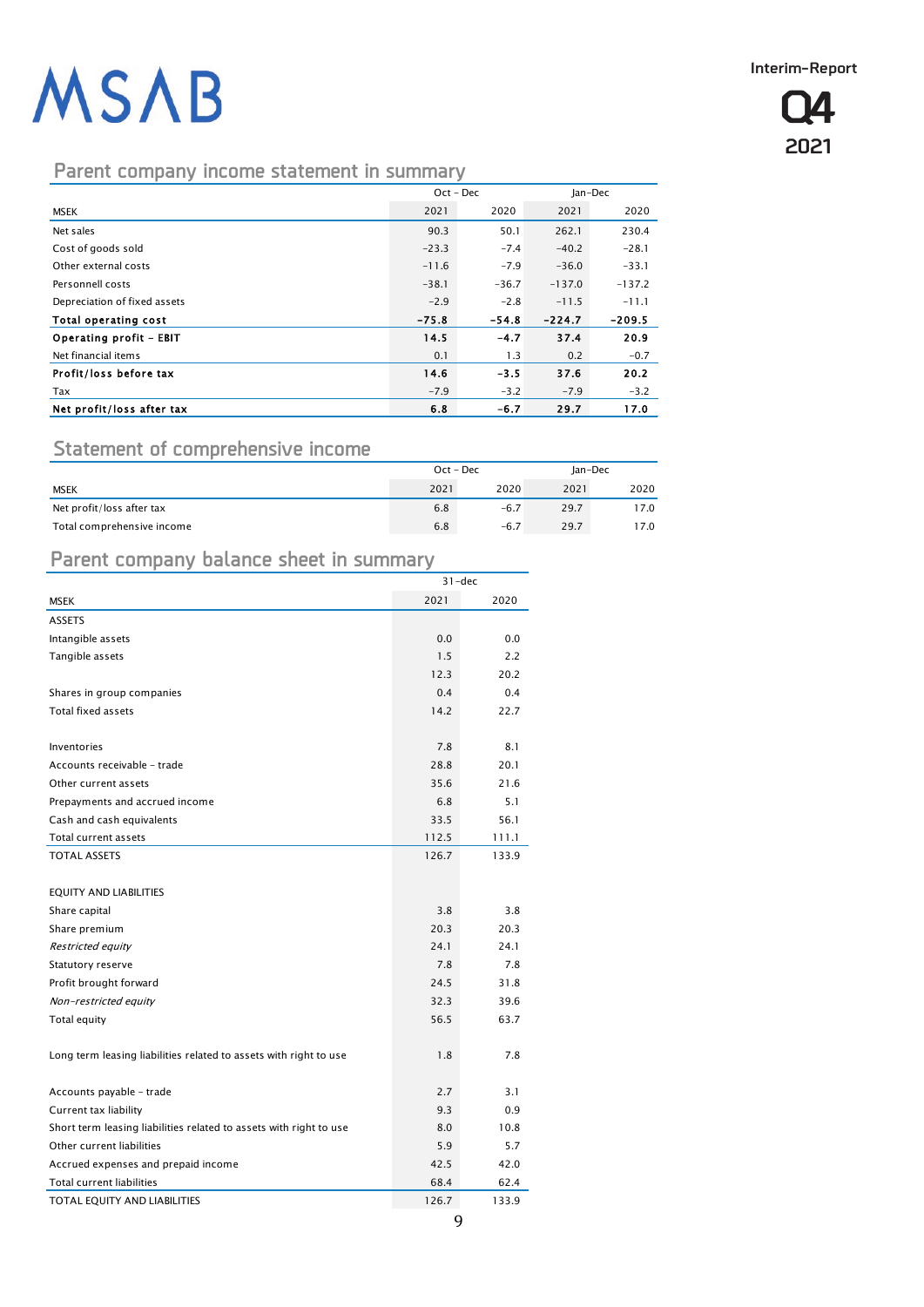## **Other comments**

### **Employees and organization**

On 31 December 2021 there were 186 (195) employees at the Company. The average number of employees for the year was 188 (202).

### **Seasonal effects**

MSAB is not dependent on certain seasons in the sense that is normally referred to by the term seasonal effects. However, the majority of the Company's customers have a purchasing pattern that follows their budget period. Budget periods differ between countries, but most common in MSAB's largest markets is that they follow the calendar year or end on 30 September. Historically, this has been reflected in sales in such a way that the second half of the year is stronger than the first.

### **Significant risks and uncertainty factors**

Through its operations, the Group is exposed to risks and uncertainty factors. Information on risks and uncertainties other than currency exposure due to foreign subsidiaries and the fact that most invoicing in Sweden is denominated in foreign currencies can be found in more detail in the 2020 Annual Report. The Annual Report is available on the Company's website.

MSAB monitors developments as regards Covid-19 and evaluates the extent to which this may affect the company's operations both in the short and long term. At present, the Company's assessment is that the business has not been significantly affected. MSAB operates in a market that is relatively stable when it comes to market fluctuations, as the customers are primarily authorities around the world. The Company's assessment is that this explains in part why Covid-19 has not significantly affected the Company's strategies, goals, or outcomes. Opportunities to meet customers and stakeholders at conferences, fairs or in other contexts has been much more difficult for MSAB, as it has for many other companies around the world.

The Company identified these challenges early and largely adapted its operations to facilitate digital meetings and training which has been appreciated by many customers. Because of the general uncertainty prevailing world-wide regarding the duration of the current circumstances, the Company is experiencing that customers need more time for their decision-making processes, something that has resulted in postponement relating foremost to new sales in some markets.

### **Related party transactions**

The related party transactions of an ongoing nature that exist in the Company are almost exclusively intra-Group transactions. These are described in the 2020 Annual Report on page 51. Besides these agreements, there are no significant related party transactions.

### **Accounting principles**

This report has been prepared for the Group in accordance with the Swedish Annual Accounts Act and IAS 34 Interim Financial Reporting, and for the Parent Company in accordance with the Swedish Annual Accounts Act and Swedish Financial Reporting Board's recommendation RFR 2 Accounting for Legal Entities. Information as per IAS 34 is reported in notes and in other places throughout the report. The accounting principles adopted by the Group and the Parent Company are consistent with the accounting principles used to prepare the most recent annual report. For current financial assets and liabilities, the reported value is a reasonable estimate of fair value.

#### **Forecast 2022**

No forecast will be given for 2022.

### **Annual General Meeting (AGM) 2022**

The AGM will be held in Stockholm on 11 May, 2022. Shareholders who wish to have a matter considered at the AGM must submit a written proposal latest March 18 to ensure that the matter is included in the Notice convening the AGM.

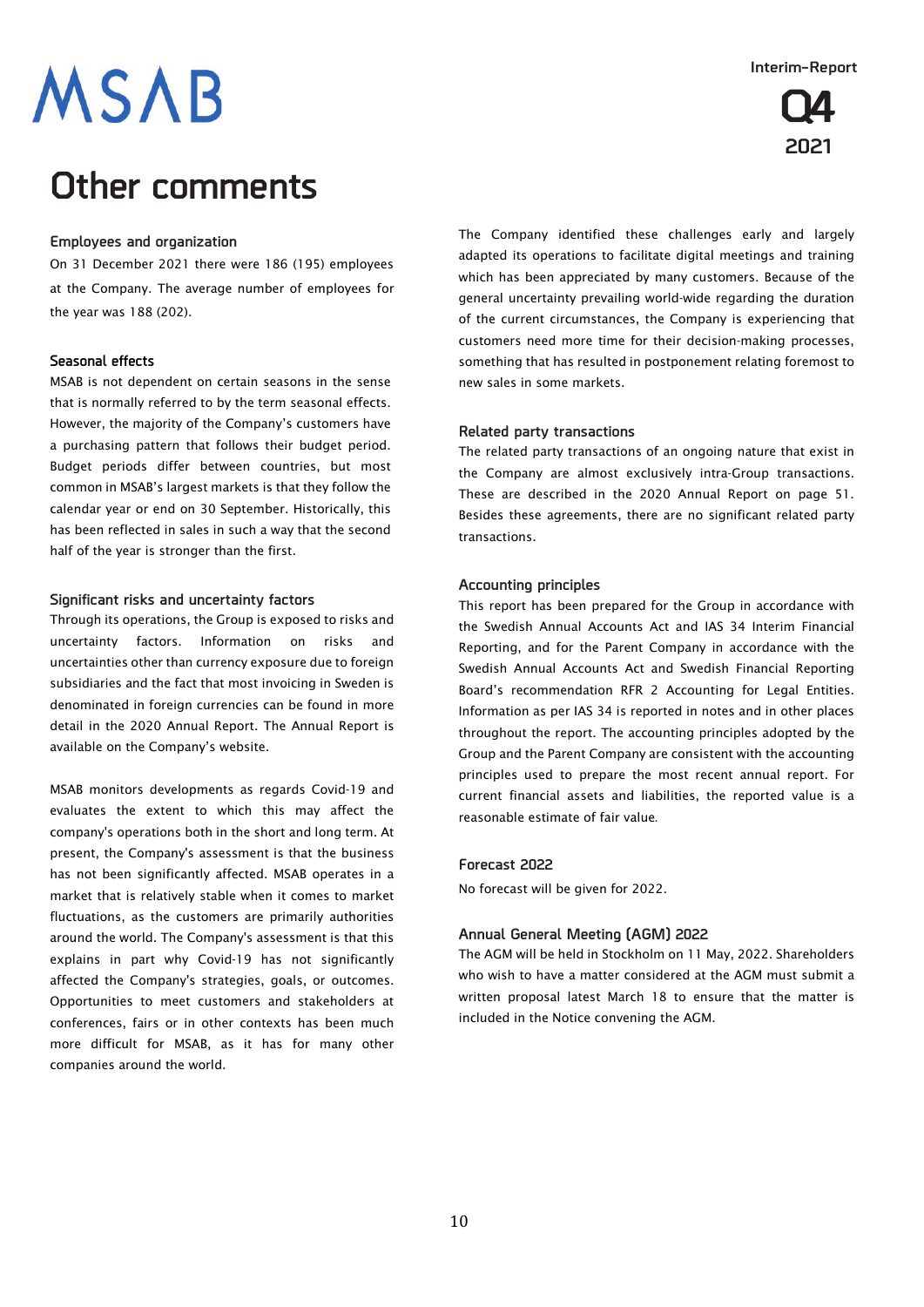**Interim-Report**



## **Q4 2021**

### **Nomination Committee**

The Nomination Committee consists of David Zaudy, Christian Hellman, and Erik Ivarsson, representing the three largest shareholders in terms of votes

The Nomination Committee will work out proposals for the 2022 Annual General Meeting regarding Board members, Chairman of the Board, Chairman of the Meeting, auditors, audit fees, Board members, possibly committee fees and, to the extent deemed necessary, proposals for changes in the current instructions for the Nomination Committee.

**Significant events after the end of the year** No significant events have occurred after the end of the year.

Stockholm, 27 January, 2022 Micro Systemation AB (publ)

Joel Bollö, Chief Executive Officer

## **Financial calendar 2022**

| Interim report January-December    | 27 January 2022 08.00 |  |
|------------------------------------|-----------------------|--|
| Annual report 2021                 | 22 April 2022 08.00   |  |
| Interim report January-March       | 28 April 2022 08.00   |  |
| <b>Annual General Meeting 2022</b> | 11 May 2022 18.00     |  |

For more information, visit msab.com or contact Joel Bollö, CEO, phone +46-8 739 02 70 Daniel Nyholm, CFO, phone +46 709-968 333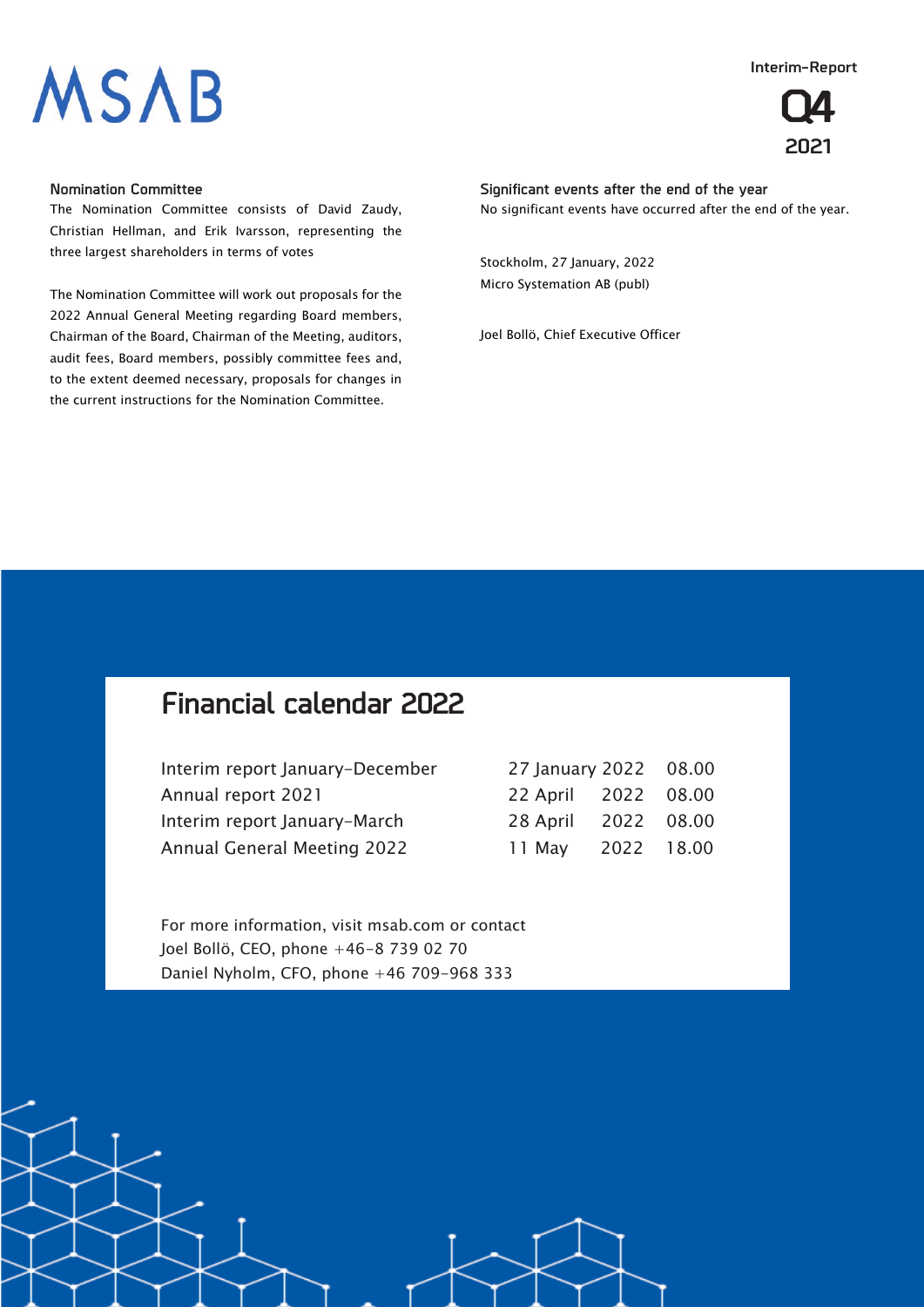## **Q4 2021**

# **MSAB**

## **Market comments**

The year ended with a very strong fourth quarter, with several regions and countries contributing to the "all-timehigh" in terms of orders.

In 2021, we continued developing and improving our products with many requested features, while support for the number of mobile phone profiles that are supported continued to increase at a rapid pace. This led to an increase in utilization of XRY from our existing customers, and an increase in interest from new customers and within new customer segments.

An increase in utilization of our products often correlates with a high degree of license renewal from existing customers, which is primarily reflected in the fourth quarter result, which for most customers also coincides with the end of their fiscal year.

Dialogues regarding forensic solutions have been partly influenced by Covid. Despite this fact, we succeeded in securing several extremely interesting, larger orders for our Frontline solutions from customers in the UK and France during the quarter. Our ability to adapt and offer the flexible training courses we have developed over the past two years has created flexibility for our customers in that we have been able to offer in-person training for those customers who

could participate, but where the virtual training has been especially appreciated and received with good results.

We continue to see a great deal of interest in our products, services and alternative business models in existing markets. Our leading role in the EU project Formobile has triggered a lot of interest from participating countries and globally. The products and services which emerge from this project will have a positive impact on future mobile forensic solutions.

Our premium product, Advanced Acquisition Lab (AAL), where the very latest extraction methods are available, strengthens our quality offering for specific authorities, and several AAL deals were closed during the quarter.

Demand continues to be high in Asia. The changes in the geopolitical situation in recent years in the region have meant that MSAB has turned down business opportunities and withdrawn from several markets in the region. In combination with stricter export restrictions from the Swedish Inspectorate for Strategic Products (ISP), which regulate which markets the company's products can be sold in, has affected sales and in the region in 2021 and will continue to affect our efforts in Asia.



Sales distribution per regions MSEK (oct-dec)

Sales distribution per regions MSEK (jan-dec)

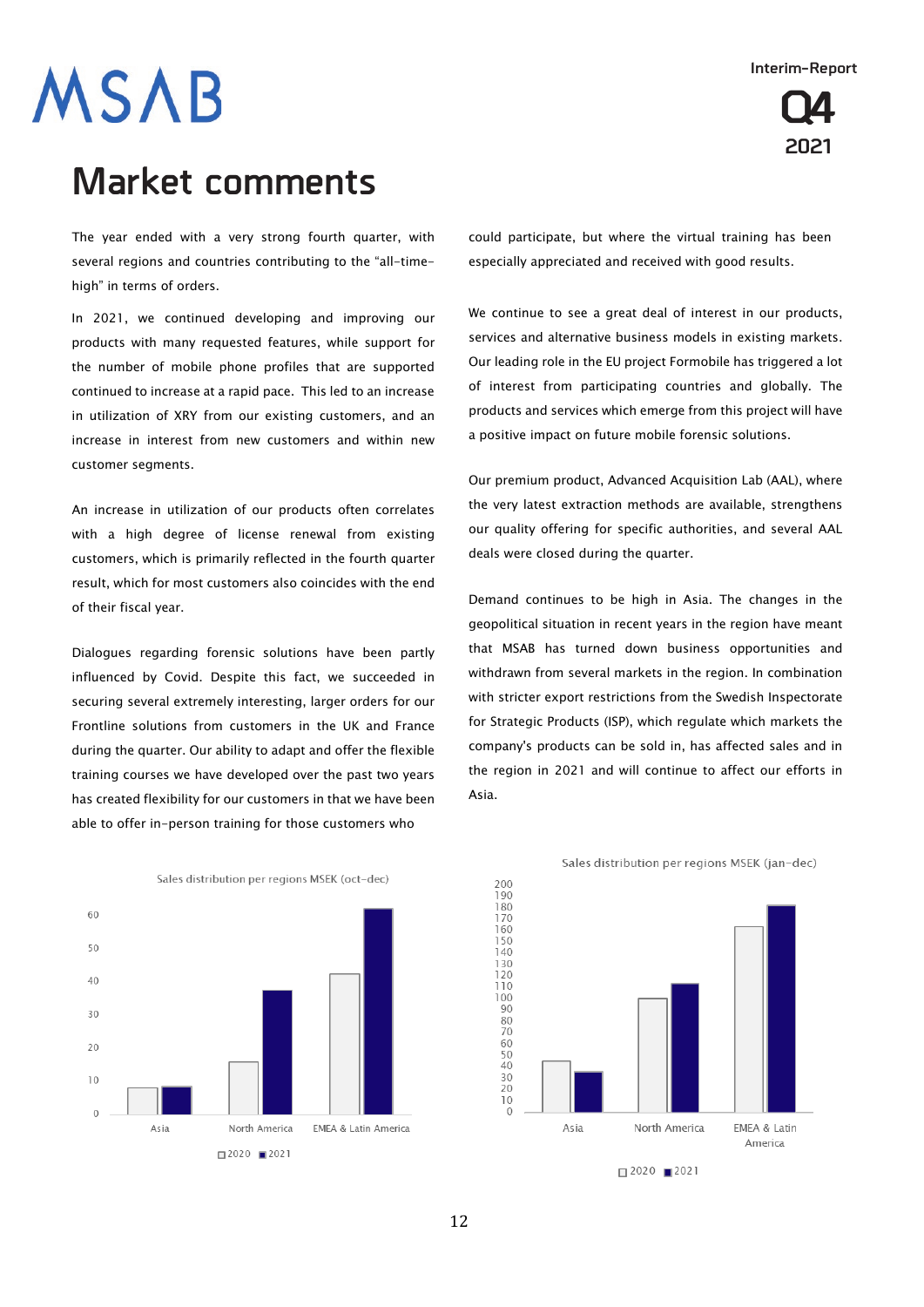# **SAB**

**Q4 2021**

Focus for this region in 2022 and beyond will be on those countries where we can export and where we have built up a local presence with personnel, primarily India and Japan. Sales in both countries continue to grow and reached record levels in 2021.

We continue to see an increasing demand for our product offering but can note that the demand for services is also increasing.

North America is MSAB's single largest market. 2020 did not meet our expectations due to the Covid-19 pandemic as well as the uncertain political situation. The strong recovery in this market during the second half of 2021, and especially during the fourth quarter, was the result of several interacting factors - a product range, and the development of these, that meets customer demands. Customer service the North American customers regularly praises. Fewer pandemic restrictions and a more stable political situation have been other contributing factors to the strong result.

Canada was another market where sales reached a record high.

There are still some challenges regarding delivery timelines related to hardware components, which is a global challenge for many companies. However, finding alternative suppliers in combination with a balanced inventory structure have meant that the quarter was not significantly affected by this.

### **Products**

Several significant updates to MSAB's products were launched during the fourth quarter. In addition to the increased support within XRY for mobile phone profiles from 36,000 at the end of Q3 to over 39,000 at the end of Q4, support for several of the latest Samsung models was also launched. These are some of the phone models where market demand for a solution has been high. A solution MSAB was the first to introduce to the market.

The possibility to perform selective extractions in XRY was launched during the third quarter, which enables law enforcement agencies to demonstrate that they are taking all reasonable technical measures to minimize the risk of data being compromised, for example when it comes to personal information stored on mobile phones. With XRY, investigators and analysts can perform selective extractions, where data is extracted only from selected apps or for a specific time interval, to ensure that victims' and witnesses' personal integrity is maintained.

Additionally, support for Apple's face recognition has been added in XRY. This means that XRY can identify faces in iOS images, which enables categorization and matching of extracted data which can then be utilized to search for a specific face in a cluster of pictures when these are analyzed in XAMN – MSAB's tool for sorting and analyzing data extracted with XRY.



New Sales distribution MSEK, Jan-Dec

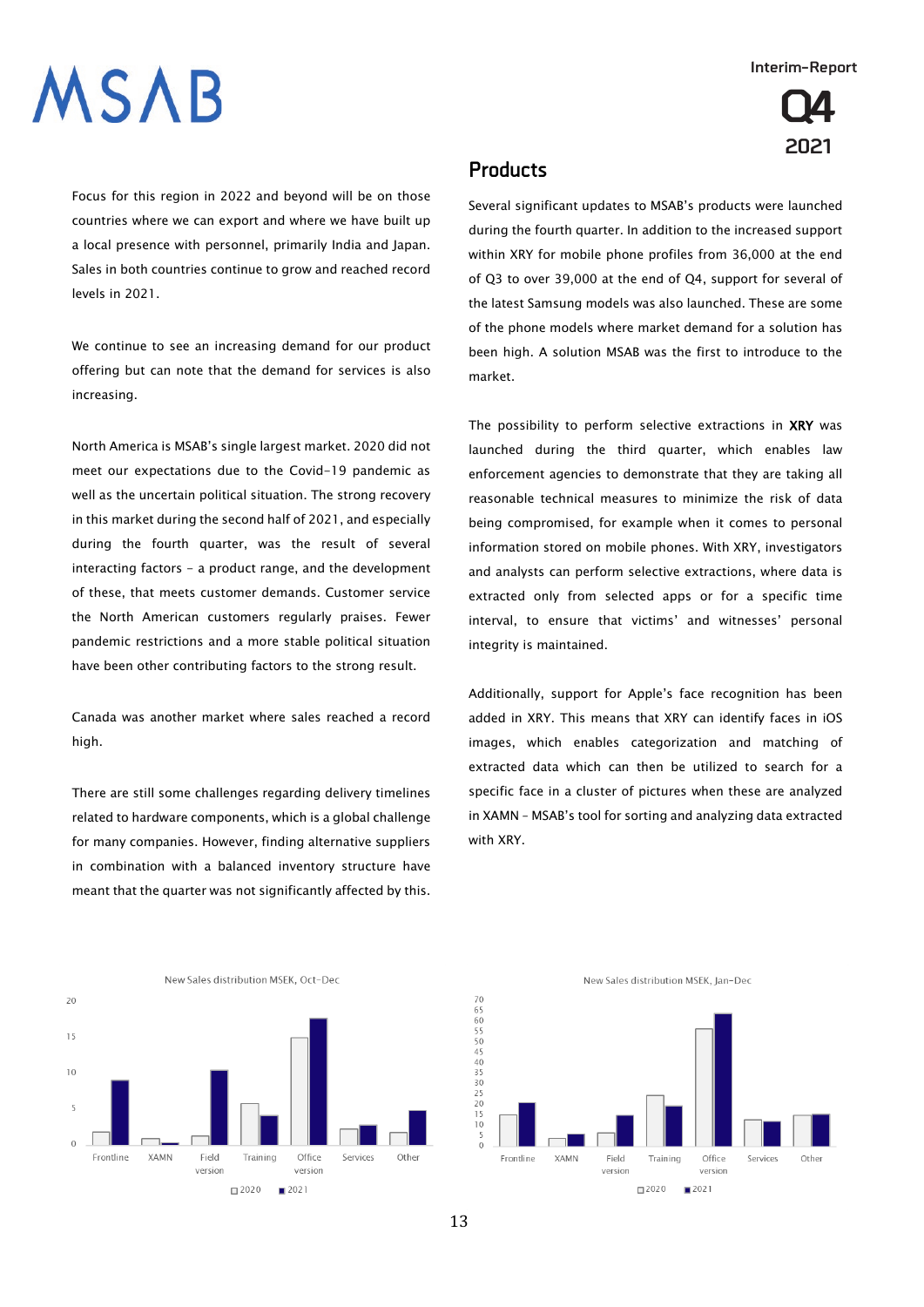**Q4**

**2021**

# **ASAB**

XAMN has also undergone significant developments during the quarter. In particular, the reporting process has been streamlined and simplified through the addition of a function called Report Builder. This new XAMN function will help standardize the report process ensuring reports are accurate, relevant, and contribute to an overall improvement in efficiency for our customers.

Through a simple drag-and-drop technique, this new function allows the user to build standardized templates for use within their own department to create professional, error-free customized court reports.

By simplifying and streamlining the process of creating digital forensic reports, insights can be captured from extractions and the possibility of data loss is minimized through the sharing of data in a single, comprehensive report.

XRY Office is the backbone of our product offering and the product with the highest turnover year after year. However, the single greatest sales growth in the fourth quarter was for Frontline products, due to several orders primarily in the USA and UK. Frontline has been mentioned repeatedly during the year where interest for Frontline and Raven, both of which allow for decentralized forensic investigations conducted directly at the crime scene rather than in a lab, has increased significantly.



Product sales distribution, MSEK (oct-dec)

### **Training**

The pandemic has led to a transition and increase in digital training, which has been an appreciated learning experience for the company and its customers. However, some customers require in-person training; hence income from training operations remains lower than for the previous year. Many planned trainings that were postponed due to the pandemic are now finding their way back into the calendar thanks to an easing of restrictions in many countries, with the lion's share scheduled for the first quarter of 2022.



Product sales distribution MSEK (jan-dec)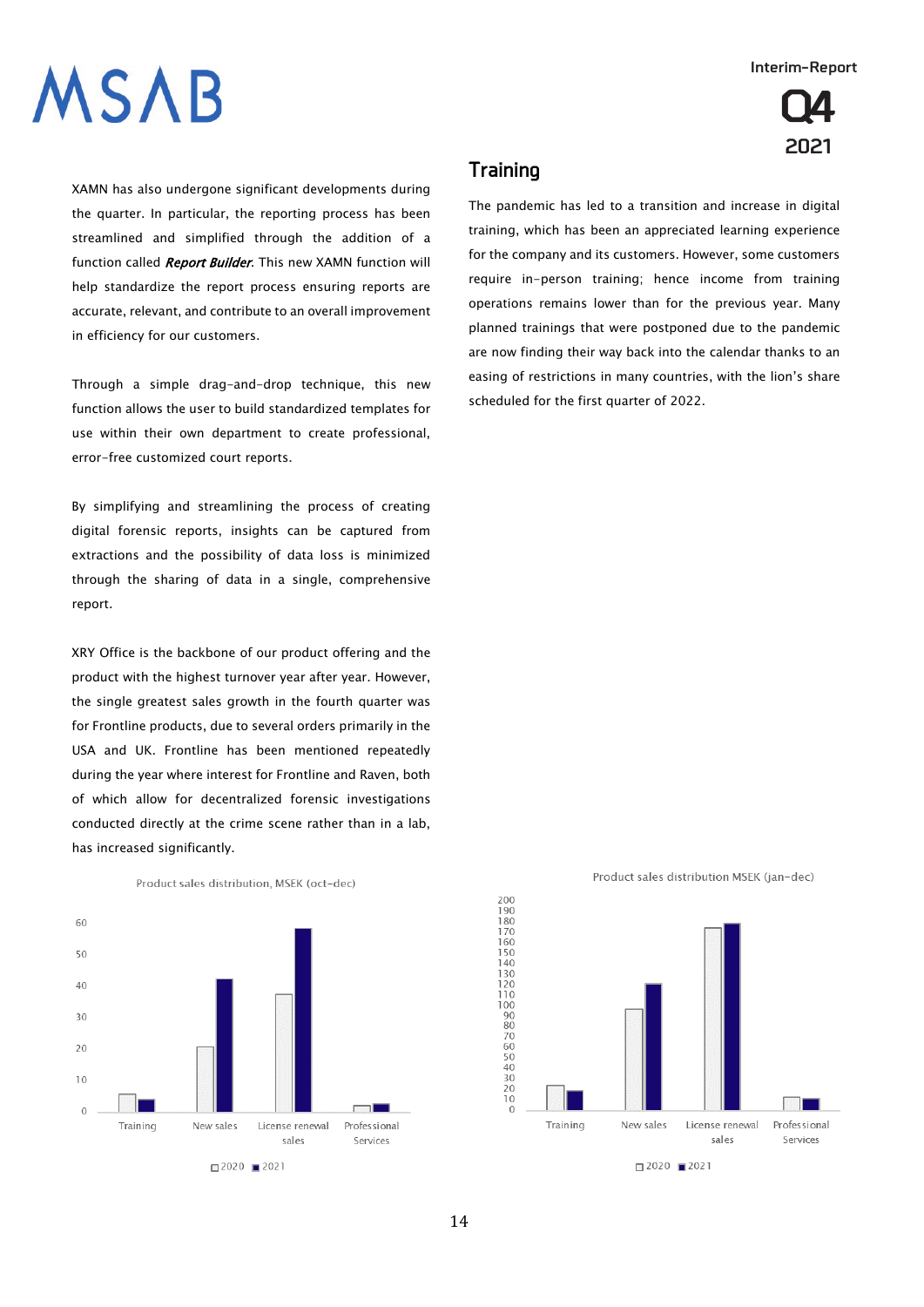

## **Shares and shareholders**

#### **The share**

MSAB'S B share was first listed in 1999 and has been listed on Nasdaq Stockholm Small Cap (ticker symbol: MSAB B) since December 2011. The Company's share price as of 31 December, 2021 was SEK 38.40 per share, corresponding to share capital of SEK 674 million calculated on the number of outstanding shares.

### **Share capital**

A Share capital in MSAB at the end of the period amounted to SEK 3,834,400, with 19,172,000 shares with a nominal value of SEK 0.20. The Company has three classes of shares: Series A and B shares have equal rights to the Company's assets and profit; C shares do not entitle the holder to dividends. Every Series A share entitles the holder to ten votes and every Series B and C share entitles the holder to one vote. The number of shares in Series A is 1.000.000 and in Series B is 17.550.000. The number of Series C shares is 622.000, all held in treasury. Additionally, 81.596 Series B shares are held by the company.

The latest change in share capital occurred in the third quarter of 2018 when MSAB completed a new share emission of 15.000 B shares related to conversion of a stock option program.

#### **Dividend policy and dividend**

The Board has adopted a dividend policy whereby at least 30 percent of the Company's reported profit shall be returned to shareholders if this is compatible with maintaining adequate equity for planned activities.

### **The Board doesn't propose dividend**

MSAB's endeavor is to deliver increasing value for customers, employees and shareholders. Increased investments in our product portfolio, sales resources and subsequent strategic acquisitions, all of which strengthen the company's market position and long-term earnings ability are important parts of this effort. To facilitate, and be well prepared for this type of investments, MSAB needs a strong, but also flexible capital structure. Accordingly, the Board of Directors needs to take the company´s short- and long-term investment requirement and financial position into account when considering dividends. MSAB´s long-term dividend policy is to transfer at least 30 percent of profit after tax to shareholders. However, the company´s financial position, cash flow, potential for investments and future prospects shall also be considered. Given the above-mentioned strategic investments and future prospects, the Board will not be proposing any dividend for 2021.

#### **Ownership**

The number of shareholders as of 31 December was 4 495 (3 846).

#### **Information to shareholders**

MSAB's website (msab.com) is the main information channel and all press releases and financial reports are published there. Press releases and reports can be received via email as they are published. Presentations, general information on the share, the Corporate Governance Report and financial data can also be found on the website.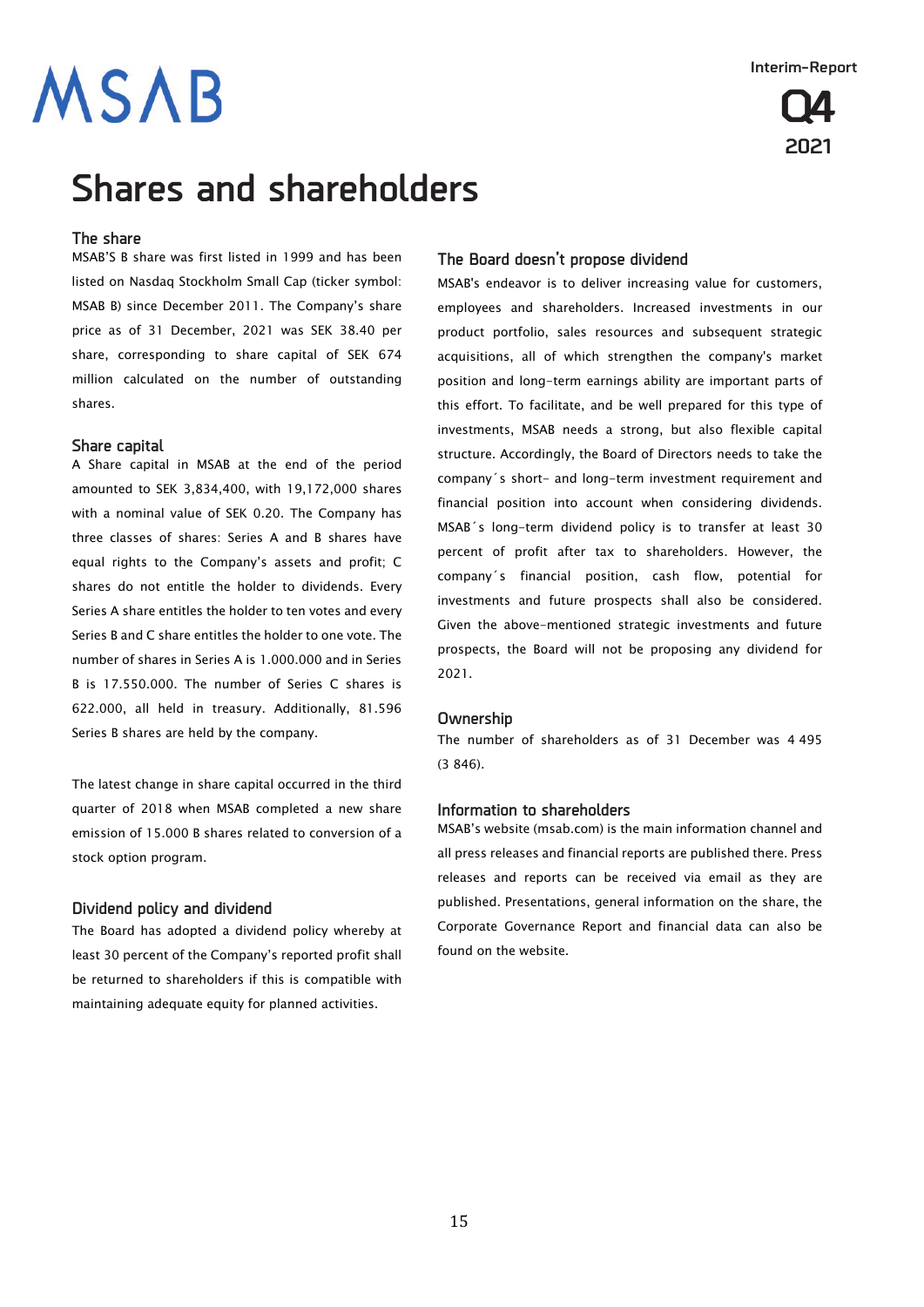

## **MSAB (publ) largest shareholders per 31 december 2021**

| Name                                 | A-Shares  | <b>B-Shares</b> | <b>C-Shares</b> | Capital    | <b>Botes</b> | % Votes | % Capital |
|--------------------------------------|-----------|-----------------|-----------------|------------|--------------|---------|-----------|
| Aktiebolag<br>Grenspecialisten       | 525 000   | 574 612         | 0               | 1 099 612  | 5 824 612    | 20,68   | 5,74      |
| Edastra AB                           | 347 500   | 1 143 592       | 0               | 1 491 092  | 4 618 592    | 16,39   | 7,78      |
| Nordnet<br>Pensionsförsäkringar AB   | 0         | 1 910 717       | 0               | 1 910 717  | 1 910 717    | 6,78    | 9,97      |
| Strawberry Capital A/S               | 0         | 1 479 404       | 0               | 1 479 404  | 1 479 404    | 5,25    | 7,72      |
| Cervantes Capital AB                 | 127 500   | 0               | 0               | 127 500    | 1 275 000    | 4,53    | 0,67      |
| Försäkringsbolaget<br>Avanza Pension | 0         | 1 270 611       | 0               | 1 270 611  | 1 270 611    | 4,51    | 6,63      |
| Alcur Select                         | 0         | 1 045 179       | 0               | 1 045 179  | 1 045 179    | 3,71    | 5,45      |
| Öhman Sweden Microcap                | 0         | 843 313         | 0               | 843 313    | 843 313      | 2,99    | 4,40      |
| Sijoitusrahasto Aktia<br>Nordic Mic  | 0         | 750 000         | 0               | 750 000    | 750 000      | 2,66    | 3,91      |
| <b>Thomas Wernhoff</b>               | 0         | 570 000         | 0               | 570 000    | 570 000      | 2,02    | 2,97      |
| Total 10 largest<br>shareholders     | 1 000 000 | 9 587 428       | 0               | 10 587 428 | 19 587 428   | 69,52   | 55,24     |
| Micro Systemation AB                 | 0         | 81 596          | 622 000         | 703 596    | 703 596      | 2,50    | 3,67      |
| Other                                | 0         | 7880976         | 0               | 7880976    | 7880976      | 27,98   | 41,09     |
| Total number of shares               | 1 000 000 | 17 550 000      | 622 000         | 19 172 000 | 28 172 000   | 100,00  | 100,00    |

### **Quarterly data**

|                                          | 2021           |        |                |                |                | 2020           |                |         |      | 2019           |                |        | 2018 |                |                |      |
|------------------------------------------|----------------|--------|----------------|----------------|----------------|----------------|----------------|---------|------|----------------|----------------|--------|------|----------------|----------------|------|
|                                          | Q <sub>4</sub> | Q3     | O <sub>2</sub> | O <sub>1</sub> | Q <sub>4</sub> | O <sub>3</sub> | Q <sub>2</sub> | Q1      | Q4   | O <sub>3</sub> | Q <sub>2</sub> | Q1     | Q4   | O <sub>3</sub> | Q <sub>2</sub> | Q1   |
| Net sales, MSEK                          | 108.5          | 89.6   | 64.6           | 70.4           | 66.7           | 93.3           | 83.9           | 66.2    | 84.0 | 93.3           | 64.1           | 66.3   | 86.2 | 89.4           | 63.0           | 65.3 |
| <b>EBIT. MSEK</b>                        | 16.2           | 24.0   | $-1.9$         | 6.0            | $-4.0$         | 29.4           | 12.1           | $-8.8$  | 3.7  | 19.8           | $-11.5$        | $-5.6$ | 8.7  | 20.1           | 0.1            | 3.7  |
| EBIT-margin, %                           | 15.0           | 26.7   | $-2.9$         | 8.5            | $-6.0$         | 31.5           | 14.4           | $-13.2$ | 4.4  | 21.2           | $-17.9$        | $-8.6$ | 10.1 | 22.5           | 0.2            | 5.6  |
| Earnings per share, SEK                  | 0.7            | 1.0    | $-0.2$         | 0.4            | $-0.4$         | 1.2            | 0.6            | $-0.5$  | 0.1  | 1.0            | $-0.6$         | $-0.2$ | 0.4  | 0.8            | 0.1            | 0.2  |
| Return on equity, %                      | 14.1           | 21.2   | $-4.3$         | 7.8            | $-8.5$         | 24.6           | 15.7           | $-9.7$  | 1.5  | 21.2           | $-15.4$        | $-3.9$ | 6.6  | 14.4           | 1.8            | 3.8  |
| Return on capital employed, %            | 20.3           | 27.7   | $-2.1$         | 10.8           | $-4.3$         | 34.5           | 21.7           | $-8.1$  | 4.8  | 23.2           | $-14.0$        | $-3.2$ | 9.5  | 20.7           | 3.3            | 6.5  |
| Equity ratio, %                          | 43.9           | 44.4   | 38.5           | 49.7           | 46.8           | 47.5           | 41.2           | 38.2    | 40.0 | 40.3           | 33.7           | 49.2   | 57.2 | 55.2           | 53.4           | 59.8 |
| Cash flow from operations/per share, SEK | 0.6            | $-0.6$ | 0.1            | 0.5            | 2.6            | $-0.2$         | $-0.1$         | 0.4     | 0.6  | 0.7            | 0.0            | $-0.4$ | 1.6  | $-0.7$         | $-0.6$         | 0.0  |
| Equity per share, SEK                    | 4.9            | 4.2    | 3.1            | 5.3            | 4.8            | 5.3            | 4.2            | 3.8     | 4.1  | 4.1            | 3.0            | 5.8    | 6.0  | 5.6            | 4.6            | 6.5  |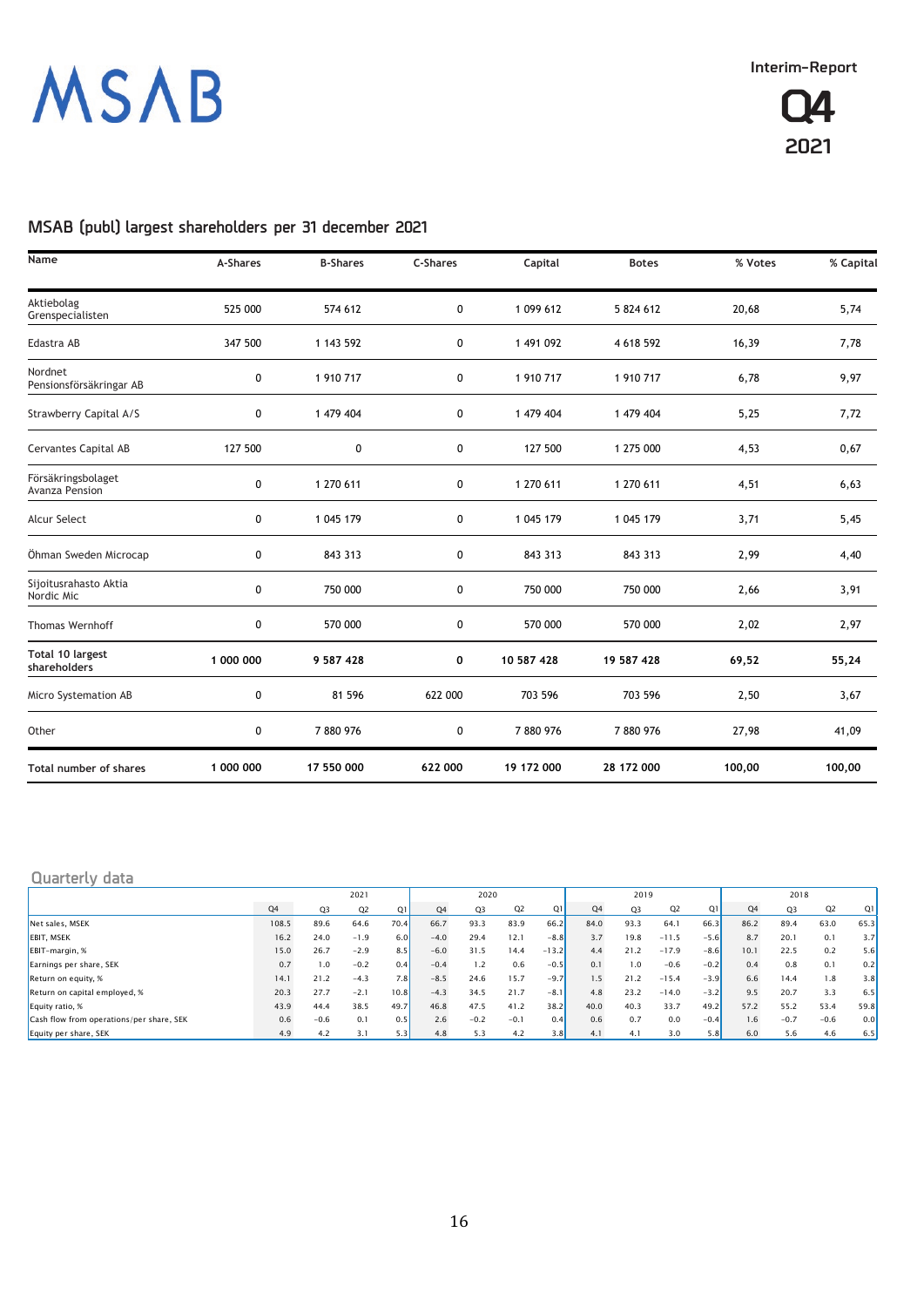

# **Definitions**

MSAB presents certain financial metrics in the interim report that are not defined under IFRS. The company believes that these metrics provide valuable supplementary information to investors and the company's management as they allow for evaluation of the company's performance. Because not all companies calculate financial measures in the same way, these are not always comparable with metrics used by other companies. These financial metrics should therefore not be

regarded as replacements for metrics defined in accordance with IFRS. The table below presents the alternative key figures that have been deemed relevant.

The key figures are based on reports on earnings, financial position, change in equity and cash flow. In cases where the key figures cannot be directly derived from the above reports, the derivation and calculation of these are shown below.

| Metrics not defined under IFRS              | Definitions and calculations                                                                                                                                                                                                                                                      |  |  |  |  |  |  |  |  |
|---------------------------------------------|-----------------------------------------------------------------------------------------------------------------------------------------------------------------------------------------------------------------------------------------------------------------------------------|--|--|--|--|--|--|--|--|
| EBIT                                        | Earnings before interest and taxes.                                                                                                                                                                                                                                               |  |  |  |  |  |  |  |  |
| EBIT-margin                                 | <b>EBIT</b> in relation to net sales                                                                                                                                                                                                                                              |  |  |  |  |  |  |  |  |
| Earnings per share*                         | Profit/loss after tax in relation to average number of outstanding shares.                                                                                                                                                                                                        |  |  |  |  |  |  |  |  |
| Return on equity                            | Profit/loss after tax in relation to average adjusted equity                                                                                                                                                                                                                      |  |  |  |  |  |  |  |  |
| Return on capital employed                  | EBIT plus financial items in relation to average capital employed.                                                                                                                                                                                                                |  |  |  |  |  |  |  |  |
| Equity ratio                                | Equity in relation to total assets.                                                                                                                                                                                                                                               |  |  |  |  |  |  |  |  |
| Cash flow from operations / per share       | Cash flow from operations in relation to average number of outstanding shares.                                                                                                                                                                                                    |  |  |  |  |  |  |  |  |
| Equity per share                            | Equity in relations to outstanding shares at the end of the period.                                                                                                                                                                                                               |  |  |  |  |  |  |  |  |
| Average adjusted equity                     | Average equity during 12 months-period. Opening plus closing shareholder's equity divided by<br>two.                                                                                                                                                                              |  |  |  |  |  |  |  |  |
| Capital employed / Average capital employed | Capital employed is calculated as total assets less non-interest-bearing liabilities.<br>Average capital employed is calculated as capital employed over a 12 months-period.<br>Capital employed at beginning of period plus capital employed at end of period divided<br>by two. |  |  |  |  |  |  |  |  |
| Revenue growth, %                           | Sales current period in relation to same period previous year.                                                                                                                                                                                                                    |  |  |  |  |  |  |  |  |
| Net financial items                         | Net of financial income and expenses.                                                                                                                                                                                                                                             |  |  |  |  |  |  |  |  |

\* Defined under IFRS

Reconciliations of measurements that are not defined under IFRS.

|                                                         | 2021           |         |                |                | 2020           |         |         |         | 2019    |                |                |         | 2018    |                |                |         |
|---------------------------------------------------------|----------------|---------|----------------|----------------|----------------|---------|---------|---------|---------|----------------|----------------|---------|---------|----------------|----------------|---------|
|                                                         | Q <sub>4</sub> | Q3      | O <sub>2</sub> | O <sub>1</sub> | Q <sub>4</sub> | Q3      | 02      | Q1      | Q4      | O <sub>3</sub> | Q <sub>2</sub> | Q1      | Q4      | O <sub>3</sub> | Q <sub>2</sub> | O1      |
| Total assets, MSEK                                      | 206.5          | 174.0   | 149.1          | 177.4          | 188.7          | 205.8   | 88.0    | 182.8   | 190.1   | 189.7          | 163.2          | 217.4   | 192.5   | 186.9          | 158.3          | 200.9   |
| Accounts payables, MSEK                                 | $-11.0$        | $-7.1$  | $-5.5$         | $-5.2$         | $-6.0$         | $-3.4$  | $-4.3$  | $-4.5$  | $-4.6$  | $-5.5$         | $-3.1$         | $-3.9$  | $-3.7$  | $-4.5$         | $-4.7$         | $-10.9$ |
| Tax liabilities, MSEK                                   | $-9.9$         | $-5.3$  | $-1.1$         | $-2.0$         | $-1.1$         | $-5.8$  | $-1.1$  | $-1.9$  | $-1.2$  | $-0.8$         | $-1.3$         | $-0.9$  | $-0.5$  | $-6.9$         | $-2.5$         | $-2.1$  |
| Leasing liabilities related to assets with right to use | $-10.0$        | $-10.6$ | $-13.3$        | $-16.3$        | $-27.0$        | $-21.7$ | $-24.3$ | $-25.7$ | $-28.3$ | $-30.8$        | $-33.1$        | $-32.8$ |         |                |                |         |
| Other liabilities, MSEK                                 | $-85.0$        | $-73.8$ | $-71.8$        | $-75.8$        | $-66.3$        | $-77.1$ | $-80.9$ | $-78.4$ | $-79.9$ | $-76.2$        | $-70.5$        | $-72.8$ | $-78.2$ | $-72.4$        | $-35.2$        | $-67.9$ |
| Capital employed, MSEK                                  | 90.8           | 77.2    | 57.5           | 78.0           | 88.3           | 97.7    | 77.4    | 72.3    | 76.1    | 76.5           | 55.2           | 107.0   | 110.1   | 103.1          | 115.9          | 120.0   |
| Average capital employed, MSEK                          | 89.5           | 87.4    | 67.4           | 75.1           | 82.2           | 87.1    | 66.3    | 89.6    | 93.1    | 89.8           | 85.5           | 13.5    | 112.4   | 101.8          | 93.5           | 114.2   |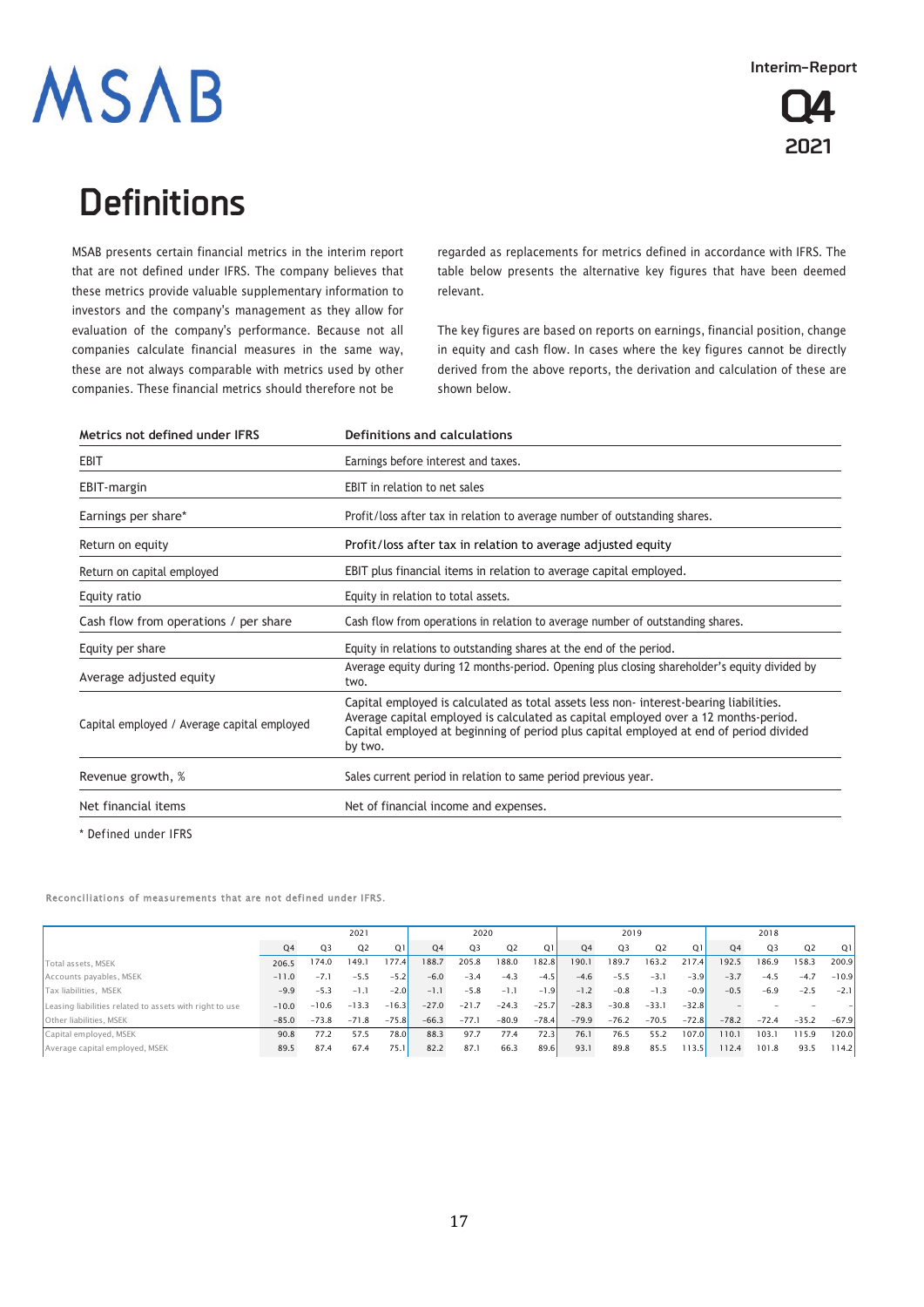



## **Statement from the Board and CEO**

The under-signed certify that this interim report provides, in accordance with current regulations, a fair and true overview of the Parent Company's and Group's operations, financial position and earnings, as well as describing the significant risks and uncertainty factors to which the Parent Company and the subsidiaries that comprise the Group are exposed.

Stockholm, 27 January, 2022

## **Micro Systemation AB (publ)**

Organisationsnummer 556244-3050

Bernt Ingman Man-Olof Backman Peter Gille Chairman of the Board board member board member

Ann Hellenius Fredrik Nilsson Linda Nyberg Board member Board member Board member

Joel Bollö Chief Executive Officer

The information in this report is such that MSAB, Corporate ID number 556244-3050, is required to disclose in accordance with the EU's Market Abuse Regulation. The information in this report was submitted for publication on 27 January, 2022, 08:00 CEST.

This report and earlier financial reports and press releases are available on the Company's website[: www.msab.com.](http://www.msab.com/)

This report has not been reviewed by the Company's auditors.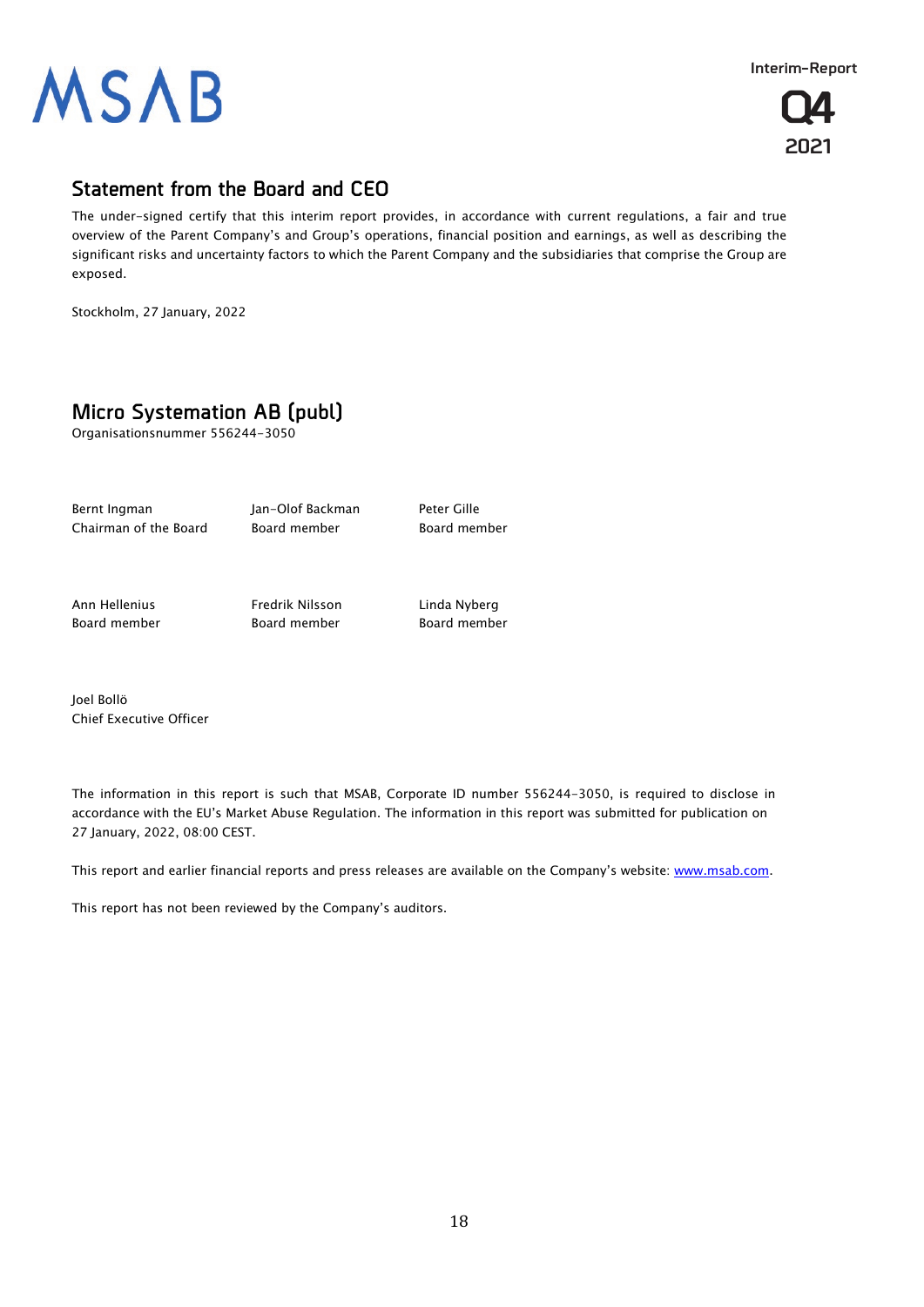## **Q4 2021**

# **MSAB**

## **MSAB in brief**

MSAB is an international actor within the field of mobile forensics. The Company supplies systems for extraction and analysis of data from digital devices such as mobiles, tablets, and drones, as well as products which can unlock digital devices, extract information, and then decrypt it. The Company stands for new ways of working to secure the chain of evidence - quicker, simpler, and more efficiently - and in this way creates great value for the Company's customers such as law enforcement agencies, the military, intelligence services, customs and migration authorities, and corrections. MSAB has clear growth strategies combined with a business model that entails scalability and a high degree of recurring revenues. The Company is represented in 17 countries and is listed on the Stockholm stock exchange.

### **Business concept**

The Company's business concept is to deliver solutions that help law enforcement agencies worldwide to work more effectively in securing evidence recovered from digital devices.

### **Strategies**

MSAB has identified several basic prerequisites that the Company sees as crucial for successful operations and thus for value creation for shareholders.

#### *Product and service quality assurance*

MSAB shall be the best provider of quality systems for extraction and analysis of data from digital devices. The ability to unlock digital devices, extract information and then decrypt it is central for MSAB's success. A strong development department is necessary to achieve this. It is not just about building advanced systems with a high degree of functionality. Adapting the systems to end users and situations is just as important. Quality also entails a high degree of delivery assurance and first-class support.

#### *Market presence*

To be the best provider within a geographic market, MSAB must understand users' needs and conditions at the local level. As of 2021, MSAB is represented globally with its own staff and via various partnerships. Through this representation on many geographic markets, either through its own establishments or via partners, proximity to existing and potential customers is created.

#### *License renewals*

Through annual product license renewals, MSAB creates the prerequisites for continuous investment in expanded support for new models of digital devices as well as new functions, thereby successively refining products for customers. The continuous development of phones and

applications drives both MSAB and our customers to continuously update software. This is a strong driving force behind the high degree of license renewal.

### **Growth**

MSAB operates on a fast developing market. By investing long-term in product development, market presence and organizational strength, MSAB consolidates its market position. The Company is convinced that the need for professional tools for recovery and analysis of data from digital devices will continue to rise. MSAB is mainly focused on organic growth but in some cases also evaluates acquisitions.

### **Sustainability**

The Company's business concept is to deliver solutions that help law enforcement agencies be more effective in their work in recovering evidence from digital devices. This means that the Company, through its solutions, strives to create a more legally secure society where a greater number of crimes are solved and prevented, which in turn means that the Company's entire existence is a major contribution to a more sustainable society. Because the Company essentially develops software, the impact on the environment is limited, but the Board strives to follow the environmental requirements of the various markets where the Company is active.